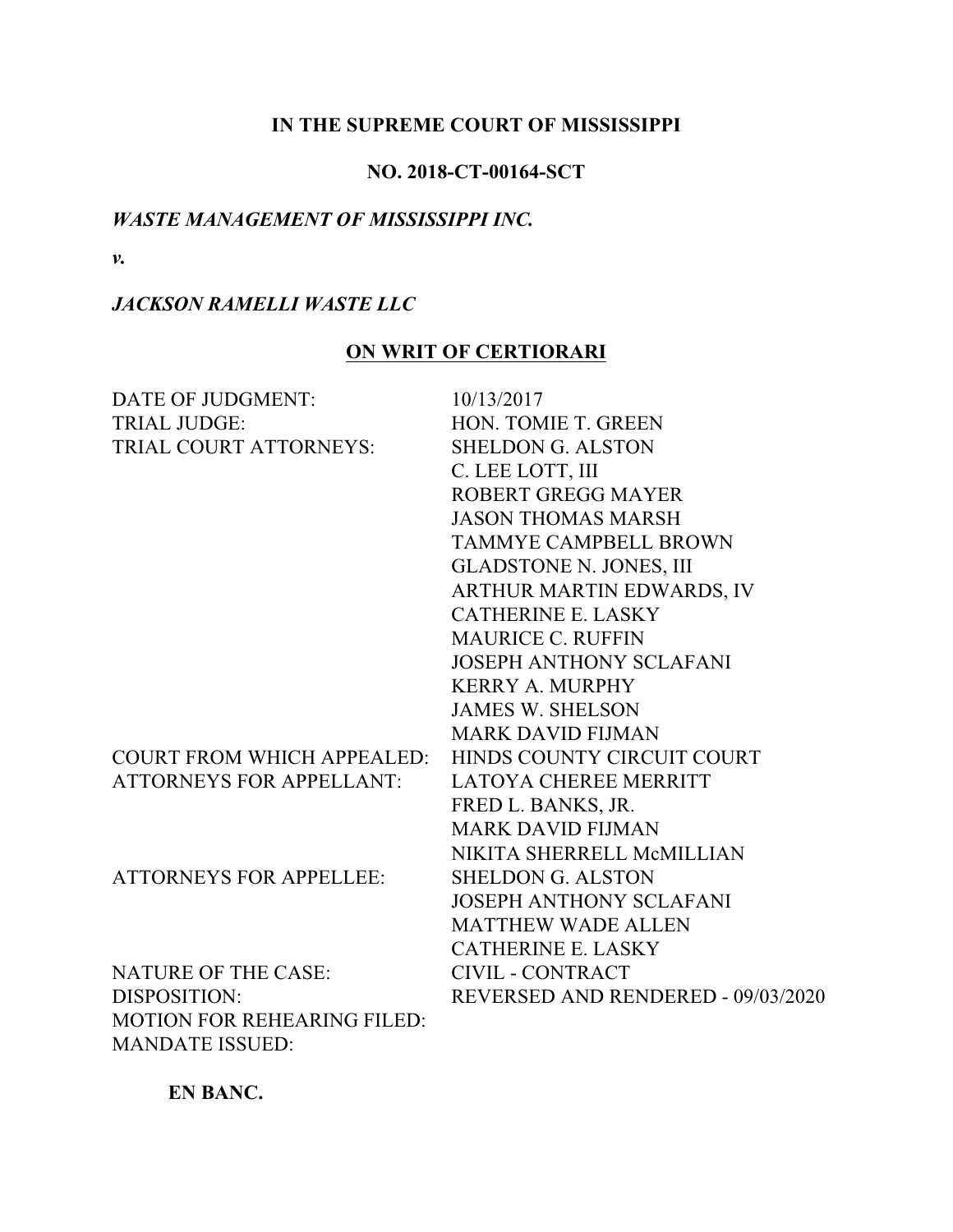## **GRIFFIS, JUSTICE, FOR THE COURT:**

¶1. In this certiorari case, the Court must determine whether Jackson Ramelli Waste LLC is entitled to additional compensation "over and above [the] amounts agreed upon by the parties, invoiced by [Jackson Ramelli], and accepted as payment by [Jackson Ramelli], in the absence of a contract, but under a quantum meruit theory[.]" Because the record establishes that the additional work claimed by Jackson Ramelli was contemplated by its contract and because Jackson Ramelli did not have a reasonable expectation of additional compensation, its quantum meruit claim is reversed and rendered, and final judgment is entered in favor of Waste Management of Mississippi Inc.

### **FACTS AND PROCEDURAL HISTORY**

¶2. From October 1, 2009, through September 30, 2015, Waste Management contracted with the City of Jackson to collect solid waste from all residential units and light commercial entities in the city. The contract required Waste Management to subcontract 35.802 percent of the work to minority-owned or women-owned businesses and to adhere to the requirements of the City's equal business opportunity (EBO) plan. Waste Management entered a subcontract with Jackson Ramelli and Metro Waste Disposal to perform certain portions of the waste-collection services and to fulfill this obligation.

¶3. Waste Management and Jackson Ramelli executed a written subcontract with a term of October 1, 2009, through September 30, 2010. This subcontract governed the work Waste Management assigned to Jackson Ramelli as part of its minority-subcontractor obligation. The subcontract stated that Jackson Ramelli would service 11,175 homes and would be paid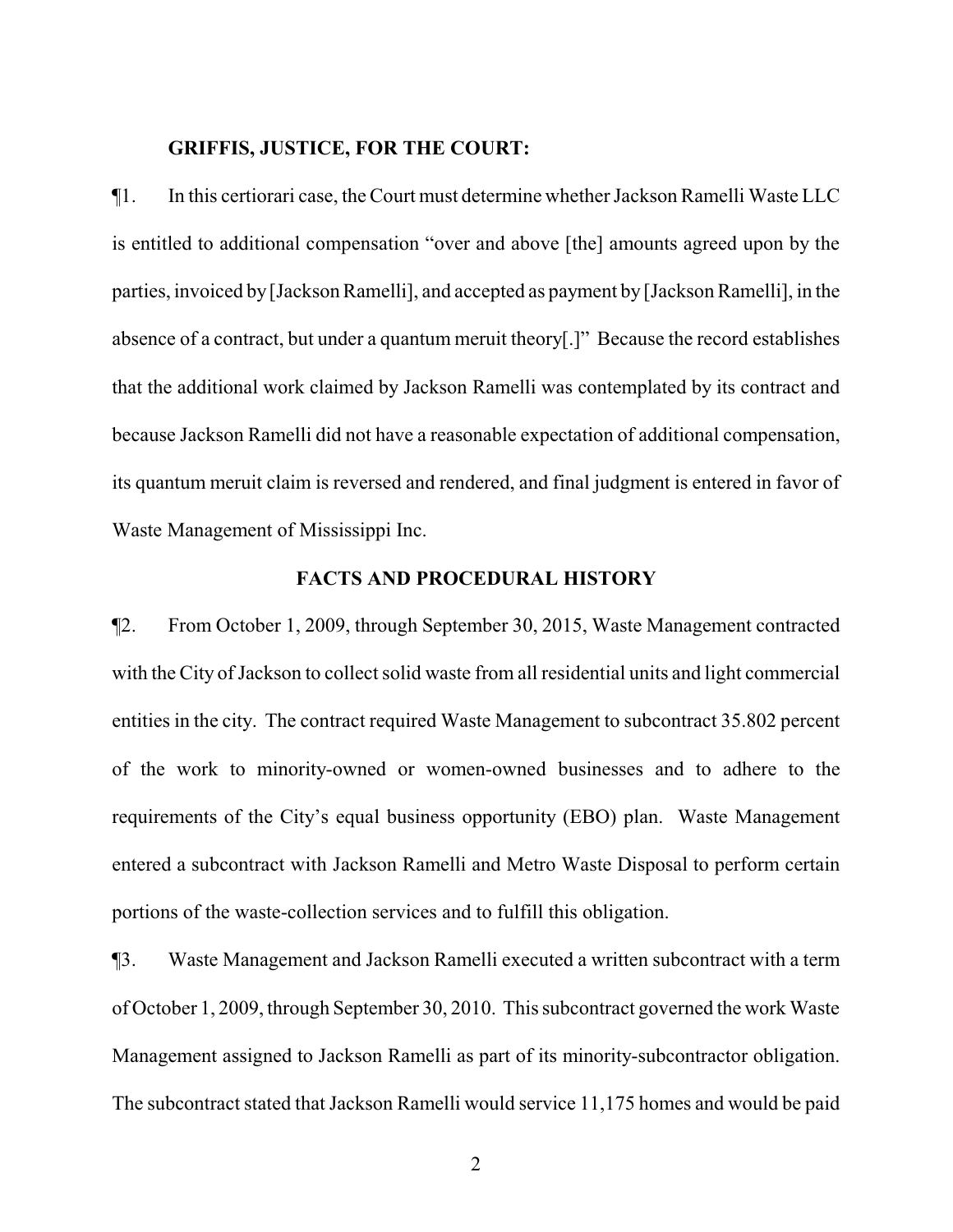\$7.40 per home. It further provided that Jackson Ramelli's payment rate would be adjusted annually "in accordance with any increase or decrease in the Consumer Price Index [(CPI)] for Urban Wage Earners and Clerical Workers . . . published by the [United States Department of Labor's Bureau of Labor Statistics] . . . ." Jackson Ramelli also agreed to perform the subcontract services in compliance with the contract between Waste Management and the City. Both parties were prohibited from the assignment of the subcontract without the other party's consent.

¶4. Unbeknownst to Waste Management, after entering into the subcontract with Waste Management, Jackson Ramelli subcontracted all of its work to RKC LLC, a Louisiana companythat was neither a minority- nor women-owned company. It is undisputed that RKC performed all of the residential waste-collection services that Waste Management hired Jackson Ramelli to perform.

¶5. The subcontract between Waste Management and Jackson Ramelli expired on September 30, 2010. It did not contain a provision for renewal or extension of the subcontract. After the expiration of the subcontract, the parties continued services on a month-to-month basis.

¶6. From September 2010 to March 2015, Jackson Ramelli performed residential wastecollection services on behalf of Waste Management for the City. During this time, Jackson Ramelli invoiced Waste Management for the services on a monthlybasis. With the exception of the final month for which Jackson Ramelli invoiced Waste Management, Waste Management paid each invoice in full.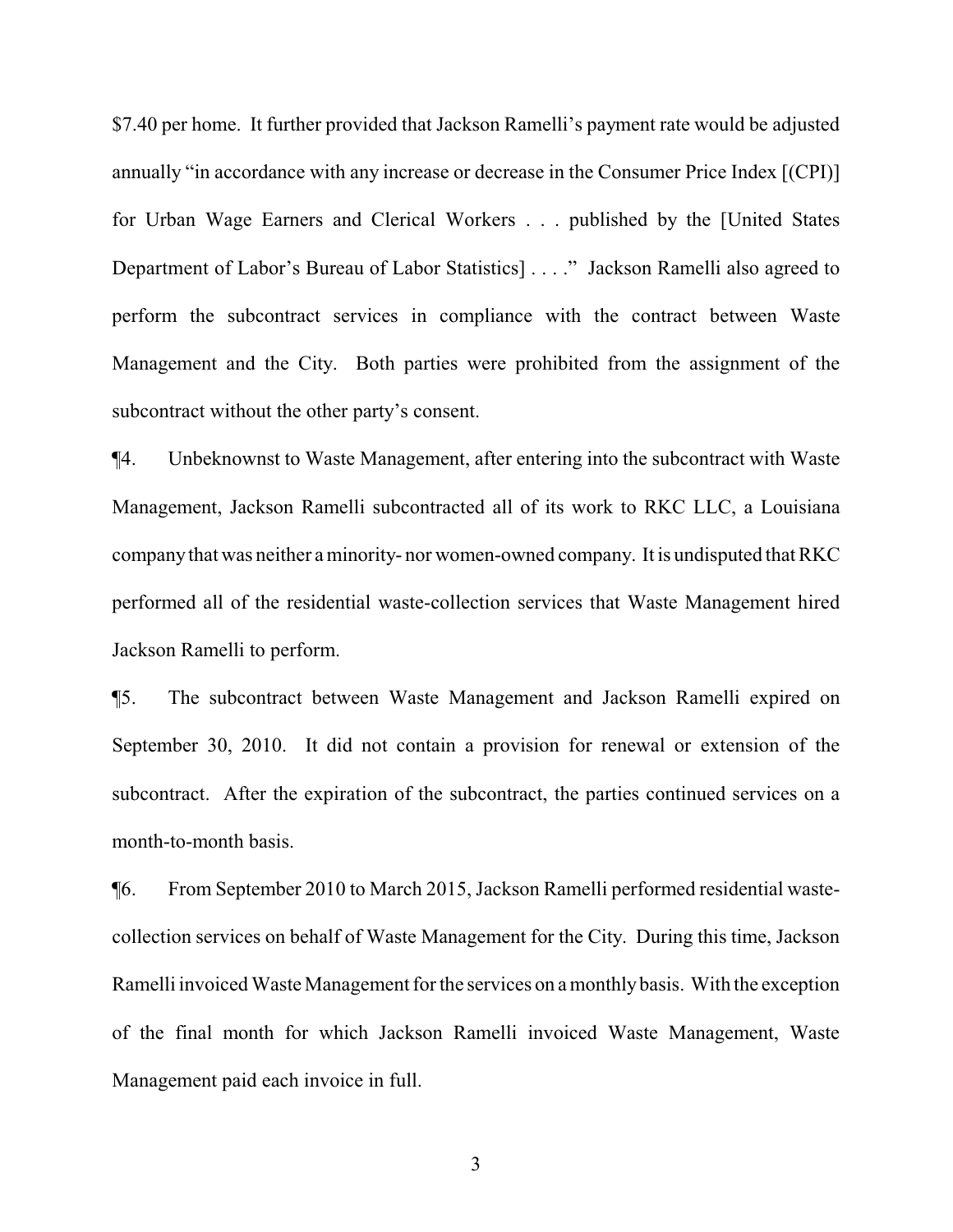¶7. In January 2012, Jackson Ramelli purchased the right to assume Metro Waste's routes related to the contract. Waste Management was not a party to this agreement, but Jackson Ramelli sought Waste Management's approval before making final the transaction because Jackson Ramelli knew that Waste Management had a continuing obligation to comply with the City's EBO plan.

¶8. As a result, Jackson Ramelli increased the amount it invoiced Waste Management to reflect the additional houses it acquired through its acquisition of Metro Waste's routes. Although the number of houses was not indicated on the invoices, the new invoices were adjusted for services to approximately 21,000 houses. Waste Management paid the invoices in full. Jackson Ramelli accepted each Waste Management check and continued to provide the services.

¶9. From January 2012 to March 2015, Waste Management continued to pay Jackson Ramelli's invoices in full for services rendered by Jackson Ramelli, including the additional houses acquired via the Metro Waste transaction. While Jackson Ramelli submitted monthly invoices to Waste Management for services rendered, it did not invoice Waste Management for any CPI adjustments or for any further houses serviced. But during this time, Jackson Ramelli raised the possibility of additional compensation to reflect (1) the changes in the CPI and (2) the increase in the number of houses Jackson Ramelli claimed to be servicing.

¶10. Waste Management and Jackson Ramelli's business relationship ended in March 2015. Jackson Ramelli filed a complaint against Waste Management in July 2015 and asserted claims for breach of contract, tortious breach of contract, and breach of the implied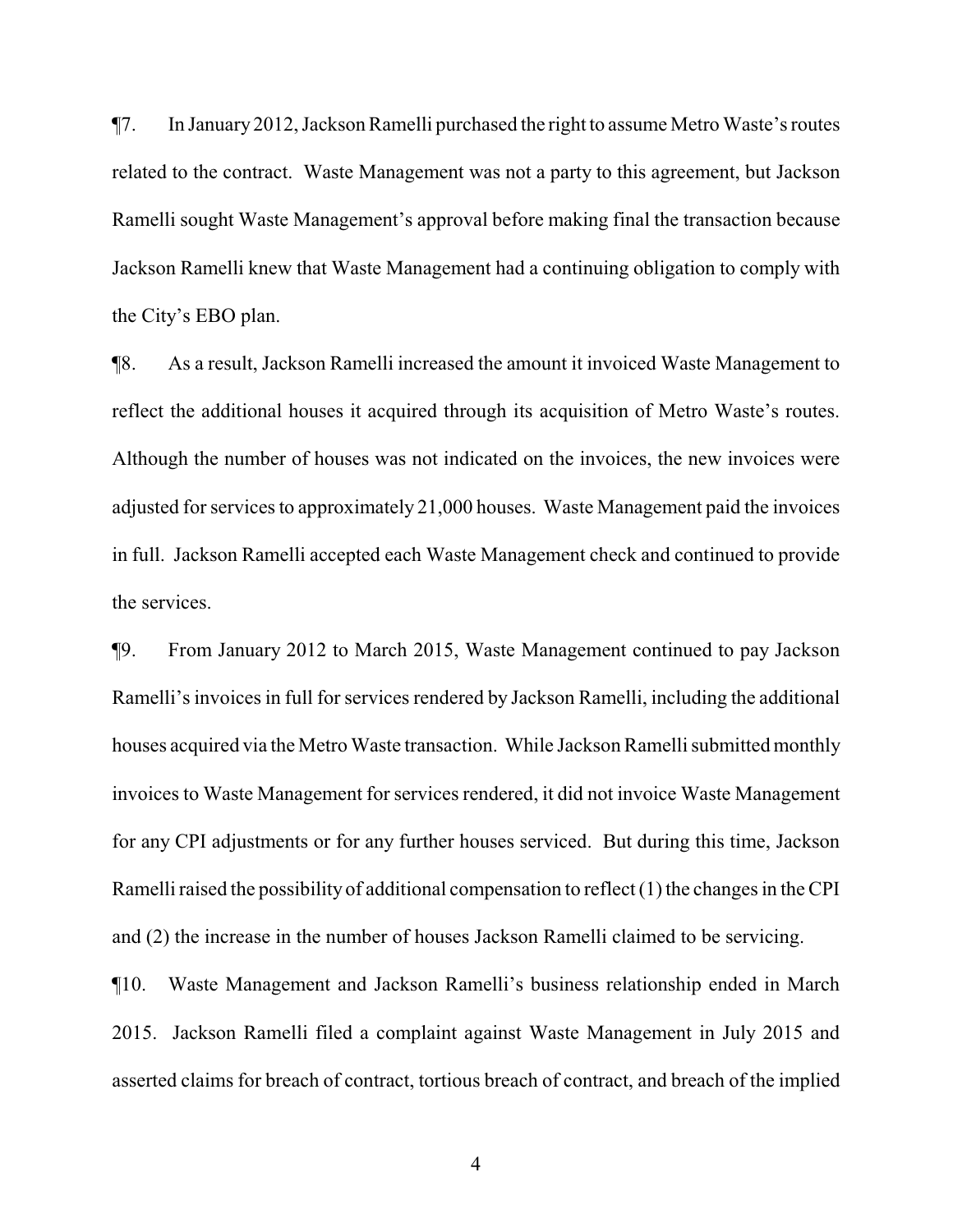covenant of good faith and fair dealing. Jackson Ramelli's claims were based on Waste Management's (1) nonpayment of CPI increases between 2012 and 2015, (2) nonpayment of waste-collection services for additional houses between 2012 and 2015, and (3) nonpayment of work performed in March 2015.

¶11. Waste Management responded and filed a counterclaim for misrepresentation, fraud, fraudulent inducement, tortious interference with a contract, breach of contract, and breach of the implied covenant of good faith and fair dealing. Waste Management's claims were based on Jackson Ramelli's representations that the waste-collection services would be performed by Jackson Ramelli, not RKC.

¶12. Waste Management moved to dismiss Jackson Ramelli's lawsuit because it was brought in the name of the wrong entity. Specifically, the lawsuit was filed in the name of "Jackson/Ramelli, LLC," but the subcontract at issue was between Waste Management and "Jackson Ramelli Waste, LLC." Shortly thereafter, Jackson Ramelli moved to amend its complaint to add a claim for quantum meruit.

¶13. At the hearing on both motions, Jackson Ramelli made an oral motion to correct the legal entity named in its complaint to "Jackson Ramelli Waste, LLC." Jackson Ramelli did not attempt to amend its complaint to add a quantum meruit claim. The trial court granted Jackson Ramelli's oral motion to correct the legal entity named in the complaint and denied Waste Management's motion to dismiss the complaint. An order was entered July 27, 2016. The trial court's order did not address Jackson Ramelli's motion to amend to add a quantum meruit claim. Jackson Ramelli did not challenge or seek clarification of the trial court's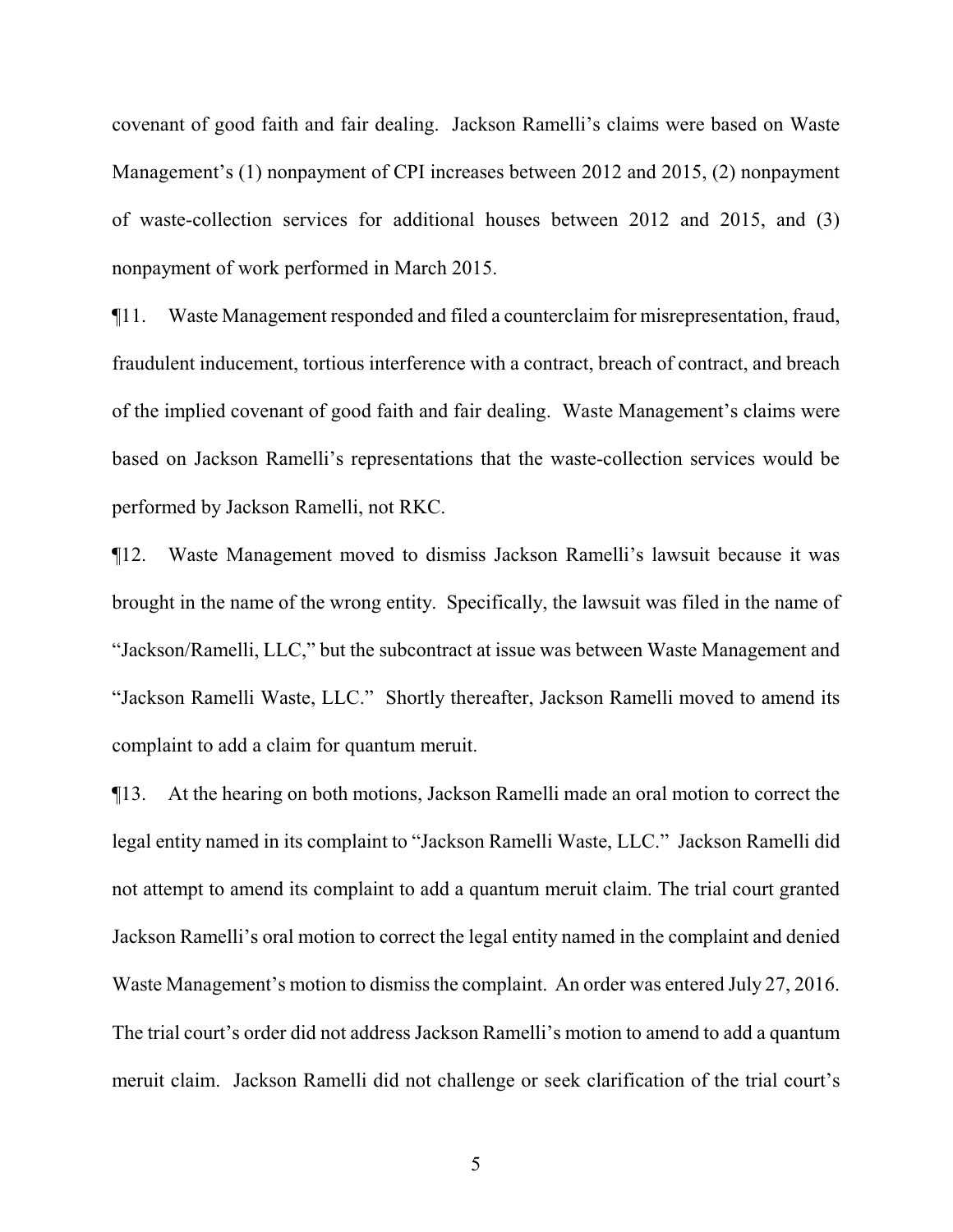order.

¶14. The trial was set for October 2, 2017. In the joint pretrial order submitted by the parties, Jackson Ramelli raised a quantum meruit claim and argued that the trial court had not ruled on its request for leave to amend the complaint to add this claim. Waste Management objected and asserted that the quantum meruit claim had been abandoned.

¶15. On the first day of trial, Waste Management objected to Jackson Ramelli's attempt to bring the quantum meruit claim. At that time, the trial court found that the quantum meruit claim had been abandoned and that Jackson Ramelli was limited to the claims in its original complaint. Notwithstanding the trial court's ruling, however, Jackson Ramelli was allowed to pursue its claim for quantum meruit.

¶16. On the last day of trial, after the presentation of its case-in-chief, Waste Management renewed its motion for a directed verdict on Jackson Ramelli's breach-of-contract claims. The trial court found that although the written subcontract had expired on September 30, 2010, an agreement existed between Jackson Ramelli and Waste Management beyond that date, "the terms of which must come from the conduct and operation of the parties after September 30<sup>[</sup>, 2010]." The trial court determined that this was a factual issue for the jury to decide and denied Waste Management's motion for a directed verdict.

¶17. Additionally, over Waste Management's objection, the trial court allowed Jackson Ramelli to amend its complaint to add a quantum meruit claim in order to "comply with the proof that ha[d] been advanced" at trial. Waste Management moved for a directed verdict on the quantum meruit claim and argued that Jackson Ramelli waived any right to additional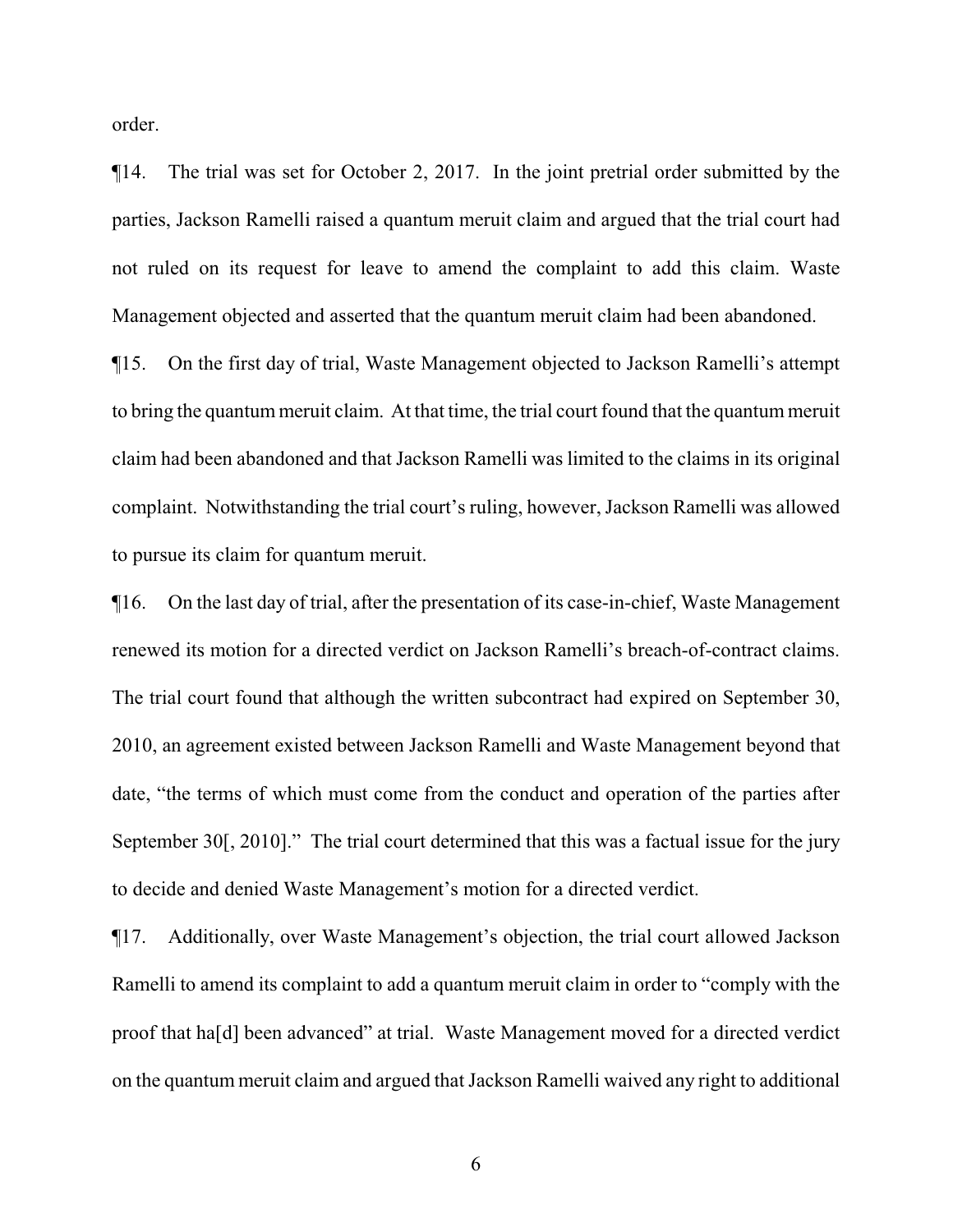compensation for CPI increases and for uninvoiced services for additional houses because it accepted the monthly invoice payments from Waste Management and because it did not demand more money. The trial court denied Waste Management's motion and found that "the evidence sufficiently raise[d] the issue for fact determination [by the jury]."

¶18. Jackson Ramelli moved for a directed verdict on each of the breach-of-contract and fraud-based claims in Waste Management's counterclaim. The trial court granted Jackson Ramelli's motion and directed a verdict in favor of Jackson Ramelli on Waste Management's counterclaims.

¶19. Jackson Ramelli's claims for breach of contract and quantum meruit were submitted to the jury. The jury returned a general verdict of \$1,017,527.56 in favor of Jackson Ramelli. ¶20. Waste Management subsequently filed a motion for judgment notwithstanding the verdict (JNOV) or, in the alternative, for a new trial or a remittitur of damages, which the trial court denied. Waste Management appealed and argued (1) Jackson Ramelli's breach-of-contract claim should have been dismissed because the subcontract expired in 2010, and no other agreement supported the payment of any additional compensation to Jackson Ramelli; (2) the trial court erred by allowing Jackson Ramelli to amend its complaint on the last day of trial to add a quantum meruit claim; (3) even if the trial court did not err by allowing Jackson Ramelli to amend the complaint to add a quantum meruit claim, Waste Management was entitled to a JNOV because Jackson Ramelli admitted that it did not perform the work, and the quantum meruit claim was otherwise legally insufficient; (4) in the alternative, the jury's damages award should be vacated or remitted to an amount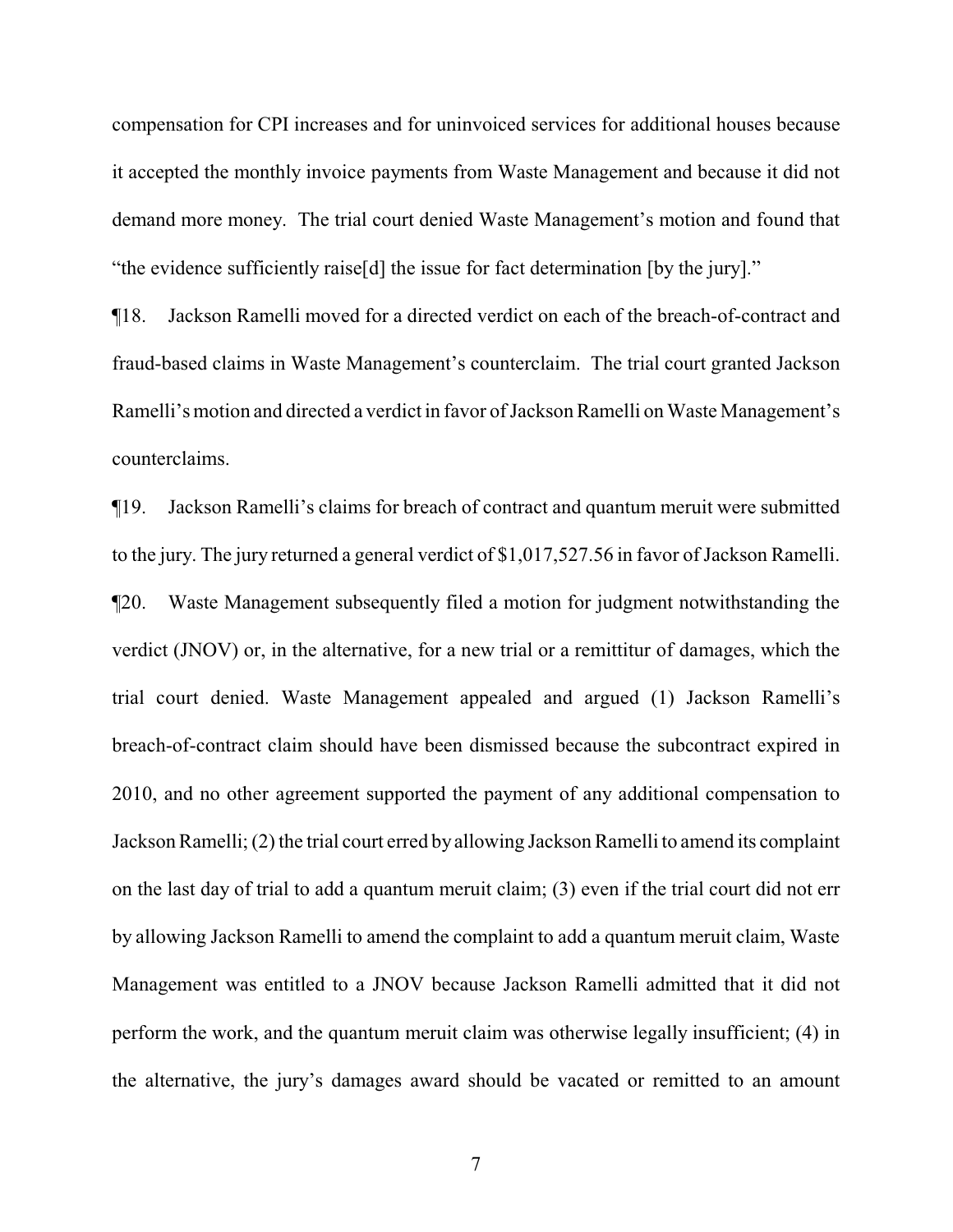supported by the law and the evidence; and (5) Waste Management is entitled to a new trial because the trial court improperly entered a directed verdict on its breach-of-contract and fraud-based counterclaims.

¶21. The Court of Appeals found that the trial court erred by allowing Jackson Ramelli's breach-of-contract claim to be submitted to the jury. *Waste Mgmt. of Miss. Inc. v. Jackson Ramelli Waste LLC*, No. 2018-CA-00164-COA, 2019 WL 3562093, at \*6 (Miss. Ct. App. 2019). Specifically, the court found that Jackson Ramelli failed to show that Waste Management agreed to pay additional compensation for CPI increases or for uninvoiced services for additional houses. *Id.* As a result, the Court of Appeals reversed and rendered the trial court's denial of Waste Management's motions for a directed verdict and a JNOV on Jackson Ramelli's breach-of-contract claim. *Id.*

¶22. The Court of Appeals further found that the trial court abused its discretion by allowing the quantum meruit amendment after the close of evidence and therefore reversed and remanded for a new trial on Jackson Ramelli's quantum meruit claim. *Id.* But the Court of Appeals then considered the merits of the quantum meruit claim and whether the trial court erred by denying Waste Management's motions for a directed verdict and a JNOV on the quantum meruit claim. *Id.* The court determined that "there was sufficient evidence to create a fact question for the jury on the essential elements of Jackson Ramelli's quantum meruit claim" and therefore remanded the claim for further discovery and a new trial. *Id.* at \*13.

¶23. The Court of Appeals also determined that the trial court erred by allowing Jackson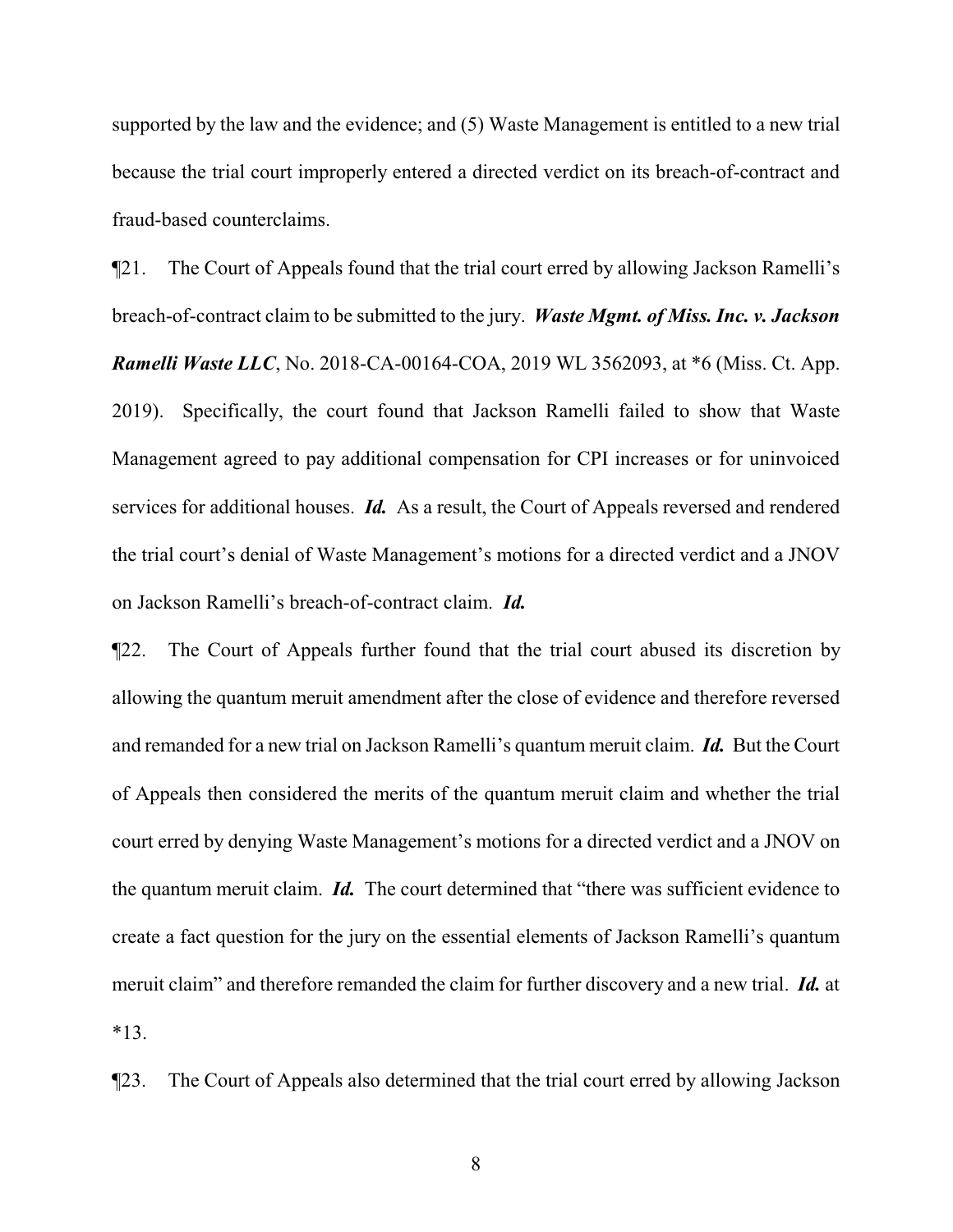Ramelli to introduce into evidence Exhibit P-32, a chart of additional-compensation calculations. *Id.* The court explained that while the chart was properly used to assist the jury in understanding the issue presented at trial, the chart should not have been introduced into evidence or used by the jury during deliberations. *Id.*

¶24. The Court of Appeals last determined that the trial court did not err by granting JacksonRamelli's motions for a directed verdict on Waste Management's breach-of-contract and fraud-based claims. *Id.* at \*14. Specifically, the court found insufficient evidence "that Jackson Ramelli breached the subcontract, or any subsequent oral agreement between the parties" and found no evidence of "an injury suffered by Waste Management proximately caused by Jackson Ramelli's alleged misrepresentation . . . ." *Id.* at \*14-15.

¶25. Waste Management filed a petition for certiorari and argued (1) "[t]he Court of Appeals' recognition of a quantum meruit cause of action for non-invoiced amounts is contraryto Mississippi precedent," and (2) "[t]he Court of Appeals' recognition of a quantum meruit cause of action for non-invoiced amounts involves fundamental issues of broad public importance." This Court granted the petition.

## **STANDARD OF REVIEW**

¶26. The trial court denied Waste Management's motions for a directed verdict and a JNOV on Jackson Ramelli's quantum meruit claim and submitted the claim to the jury. On appeal, the Court of Appeals found that sufficient evidence had been presented to create a fact question for the jury regarding Jackson Ramelli's quantum meruit claim and remanded the claim for a new trial. *Waste Mgmt. of Miss.*, 2019 WL 3562093, at \*13. In its petition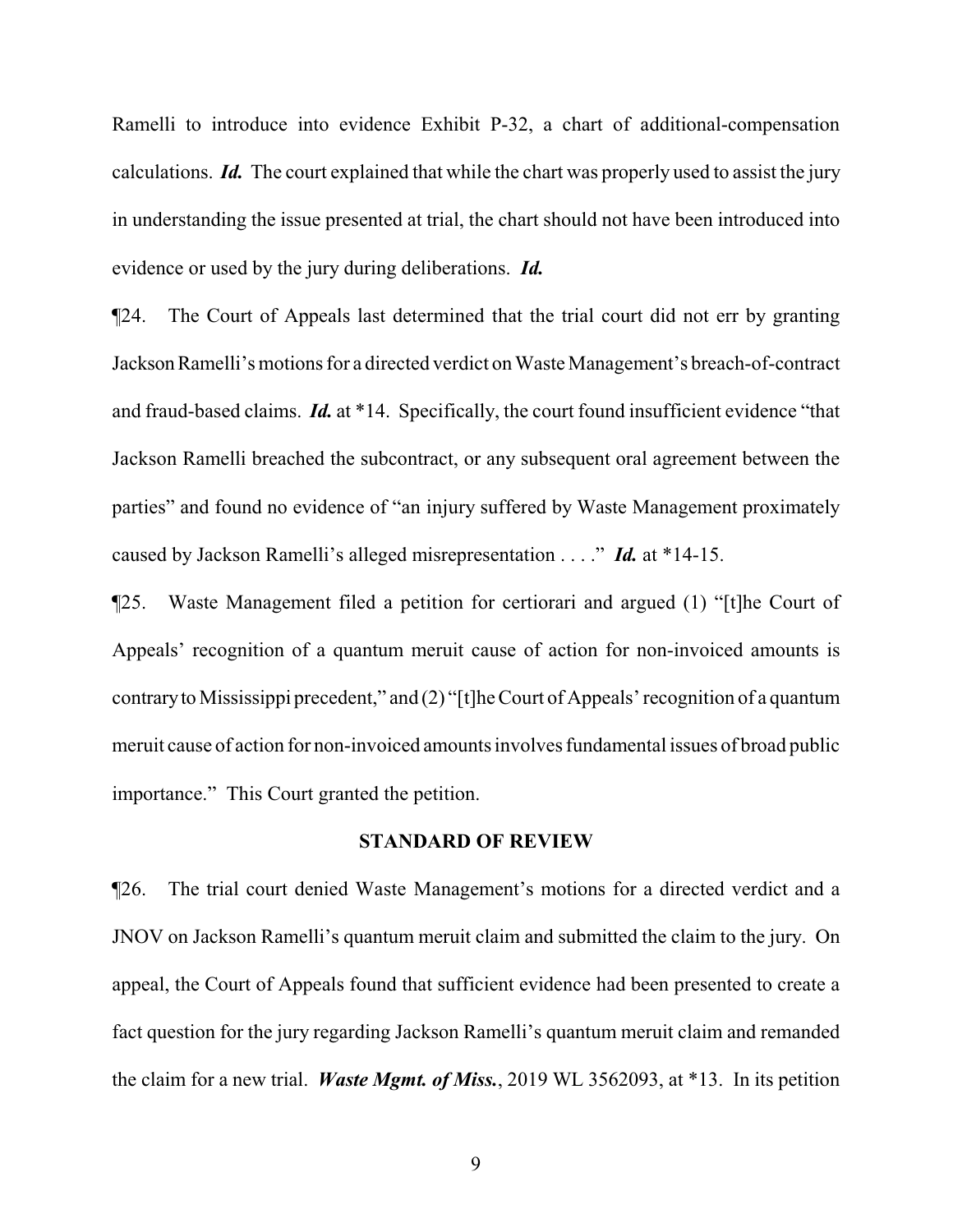for certiorari, Waste Management disagrees with the decisions of the trial court and the Court of Appeals and argues that the facts and evidence show that it is entitled to a judgment as a matter of law on the quantum meruit claim. We agree.

¶27. "This Court's standard of review on motions for directed verdict and judgment notwithstanding the verdict are the same." *Jackson HMA, LLC v. Morales*, 130 So. 3d 493, 497 (Miss. 2013) (internal quotation marks omitted) (quoting *Estate of Jones v. Phillips ex rel. Phillips*, 992 So. 2d 1131, 1146 (Miss. 2008)). "Motions for directed verdict and judgment notwithstanding the verdict consider whether the 'evidence is sufficient to support a verdict for the non-moving party.'" *Id.* (quoting *Estate of Jones*, 992 So. 2d at 1146). "When determining whether the evidence was *sufficient*, the critical inquiry is whether the evidence is of such quality that reasonable and fairminded jurors in the exercise of fair and impartial judgment might reach different conclusions." *Id.* (internal quotation marks omitted) (quoting *Poole ex rel. Wrongful Death Beneficiaries of Poole v. Avara*, 908 So. 2d 716, 726 (Miss. 2005)). "Thus, this Court considers whether the evidence, as applied to the elements of a party's case, is either so indisputable, or so deficient, that the necessity of a trier of fact has been obviated." *Id.* (internal quotation marks omitted) (quoting *Estate of Jones*, 992 So. 2d at 1146). "For purposes of our review, we consider all evidence in the light most favorable to the nonmoving party, and we view all reasonable inferences in the party's favor." *Id.* (internal quotation marks omitted) (quoting *Braswell v. Stinnett*, 99 So. 3d 175, 178 (Miss. 2012)).

### **DISCUSSION**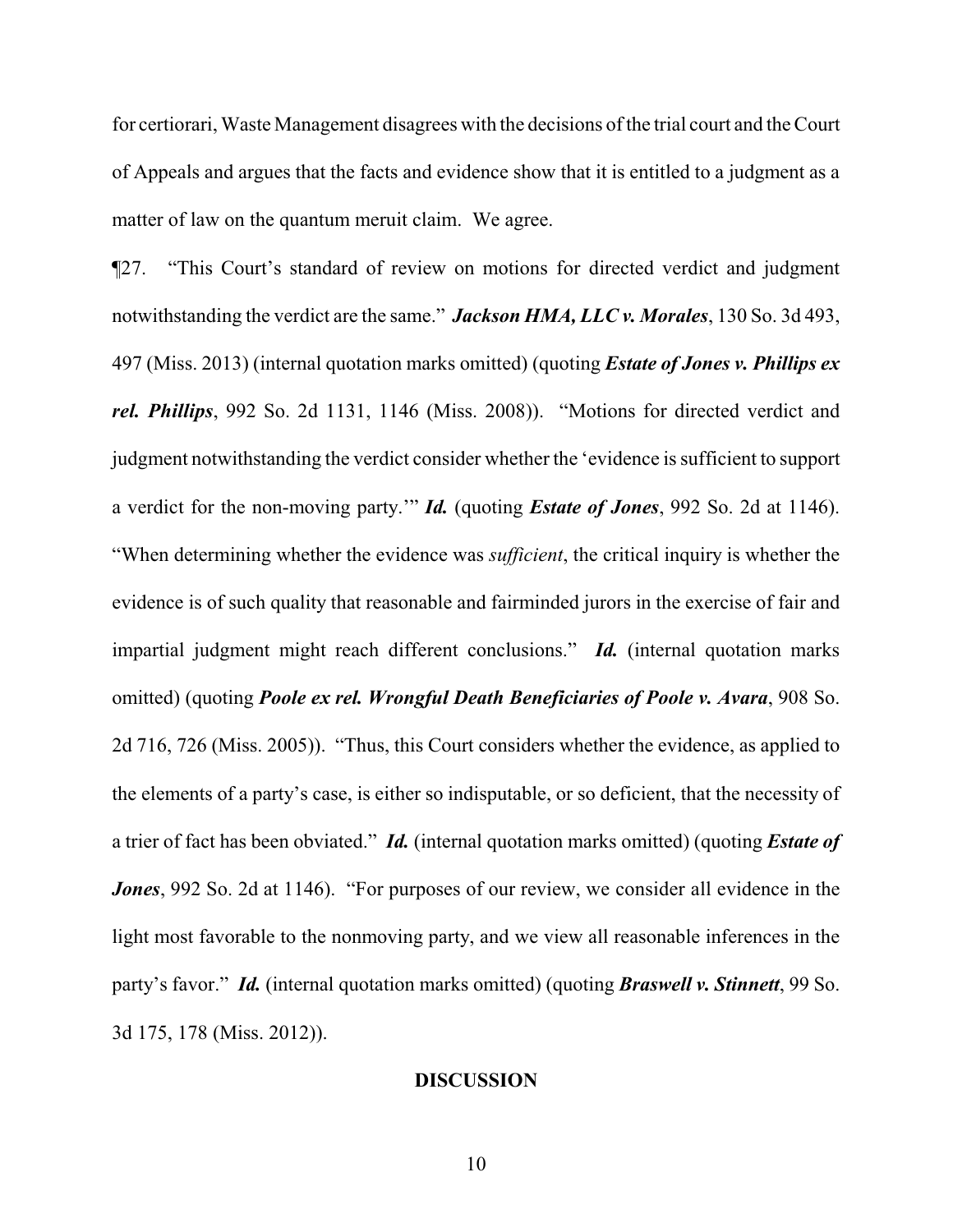¶28. The Court of Appeals reversed and rendered a decision in favor of Waste Management on Jackson Ramelli's breach-of-contract claim. *Waste Mgmt. of Miss.*, 2019 WL 3562093, at \*6. That decision has not been appealed, so Jackson Ramelli's breach-ofcontract claim has been finally resolved in favor of Waste Management. Waste Management argues in its petition for writ of certiorari only that the decision of the Court of Appeals to reverse and remand this case to allow Jackson Ramelli to proceed on the quantum meruit claim was error.<sup>1</sup> Id. at \*13. We consider only whether the Court of Appeals erred by remanding the quantum meruit claim.

¶29. A claim for quantum meruit requires that we consider basic contract remedies. The following is a general statement of contract remedies and damages:

Once a party has breached a contract there are several remedies available to the injured party. There are legal remedies, or damages, which could consist of expectation damages, consequential damages, liquidated damages, and/or punitive damages. There are equitable damages which consist of restitution, rescission of the contract, reformation of the contract, specific performance, and quasi-contractual relief or recovery in *quantum meruit*. *Usually, equitable remedies will not be available if the legal remedy is adequate to compensate the injured party.*

Jeffrey Jackson and Mary Miller et al., *Encyclopedia of Mississippi Law* § 21:61, 313-14

 $(2001)$  (emphasis added). Next, we consider the general statement of law of quantum meruit:

Quasi-contractual relief is really a type of restitution; it prevents unjust enrichment. It is not a suit on the contract at all but is a remedy implied in law. If there was originally a contract involved but it failed and the failure of the contract resulted in an unjust enrichment to either party, even the nonbreaching party, the injured party may be able to recover damages under a

<sup>&</sup>lt;sup>1</sup> Waste Management does not include an argument that the trial judge erred by allowing Jackson Ramelli to amend its complaint after Waste Management rested at trial. *Id.* at \*12.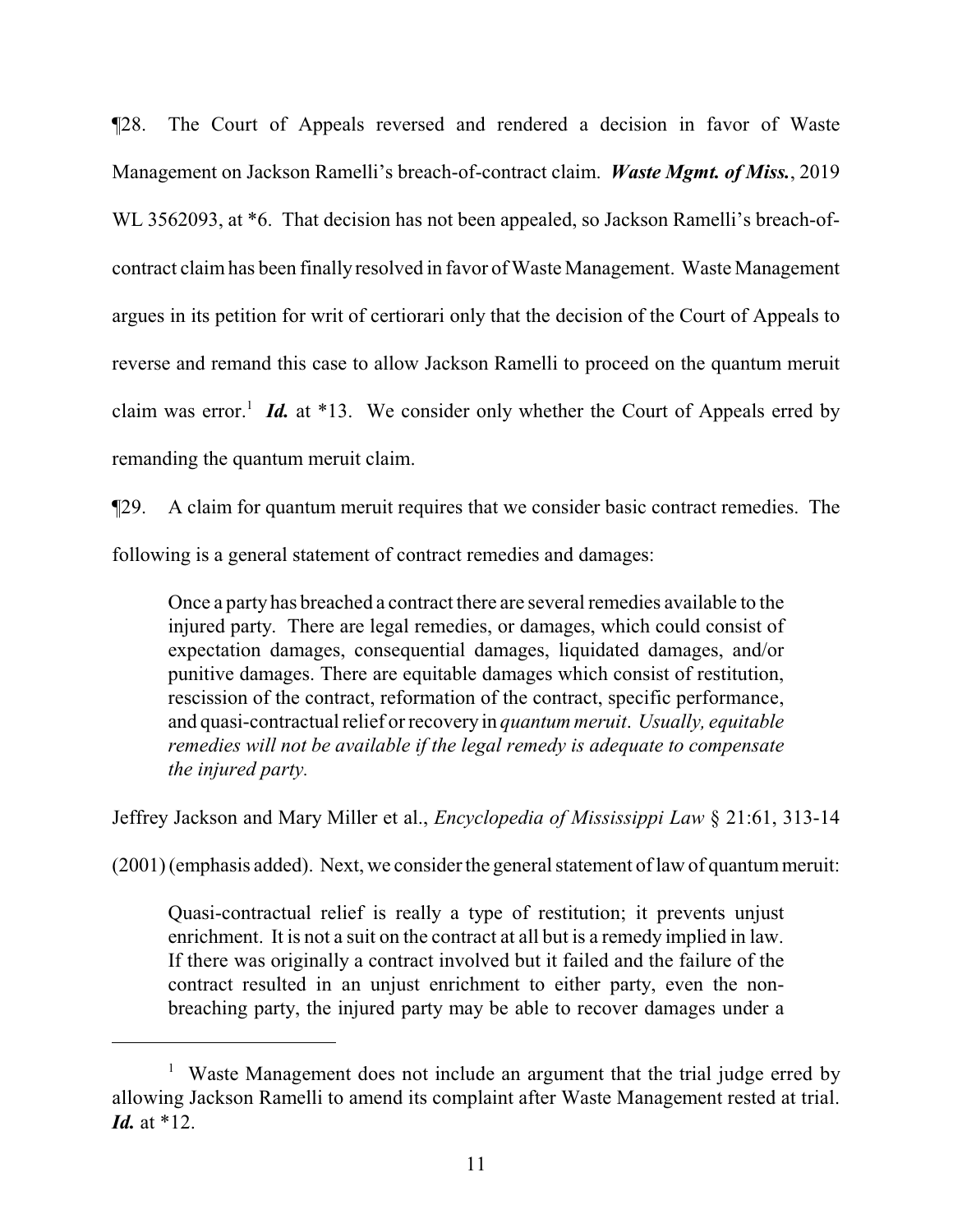quasi-contractual theory. "Such contracts rest upon the equitable principle that a person shall not be allowed to enrich himself [or herself] unjustly at the expense of another." However, *generally, where there is a contract, and the contract has not failed, the parties may not abandon the contract and resort to quantum meruit.* In Mississippi, "[w]hen a contractor substantially performs the terms of the contract, substantial performance will support recovery either on the contract or on a *quantum meruit* basis."

If there was no contract involved but one party has conferred a benefit on the other party with a reasonable expectation of being compensated, unjust enrichment would result if the defendant were allowed to retain the benefits without compensating the plaintiff. "Where the recovery is based on *quantum meruit*, the amount of recover is limited to the monetary equivalent of the reasonable value of the services rendered . . . ."

*Id.* at § 21.73, 319-20 (emphasis added).

¶30. Our review must begin with the breach-of-contract claim. A written subcontract between Waste Management and Jackson Ramelli governed residential trash-collection services. This subcontract provided that Jackson Ramelli was to collect trash in the areas designated on the attached route maps, containing approximately 11,175 residential units. Jackson Ramelli was to be paid at the rate of \$7.40 per residential unit served under the subcontract.<sup>2</sup> After 2010, the subcontract expired by its terms. The parties continued to do business on a month-to-month basis and continued to observe the terms of the subcontract. In 2012, Waste Management and Jackson Ramelli agreed that the number of homes served would increase to "approximately 21,000" homes based on Jackson Ramelli's acquiring Metro Waste's service routes. There was no additional house count, and the parties agreed

 $2^2$  Before the execution of the subcontract in 2009, Waste Management conducted a comprehensive house count of the homes in Jackson. The house count was verified and certified by the City of Jackson. Thus, Waste Management and Jackson Ramelli agreed that Jackson Ramelli would be compensated for services to 11,175 homes based on the 2009 house count.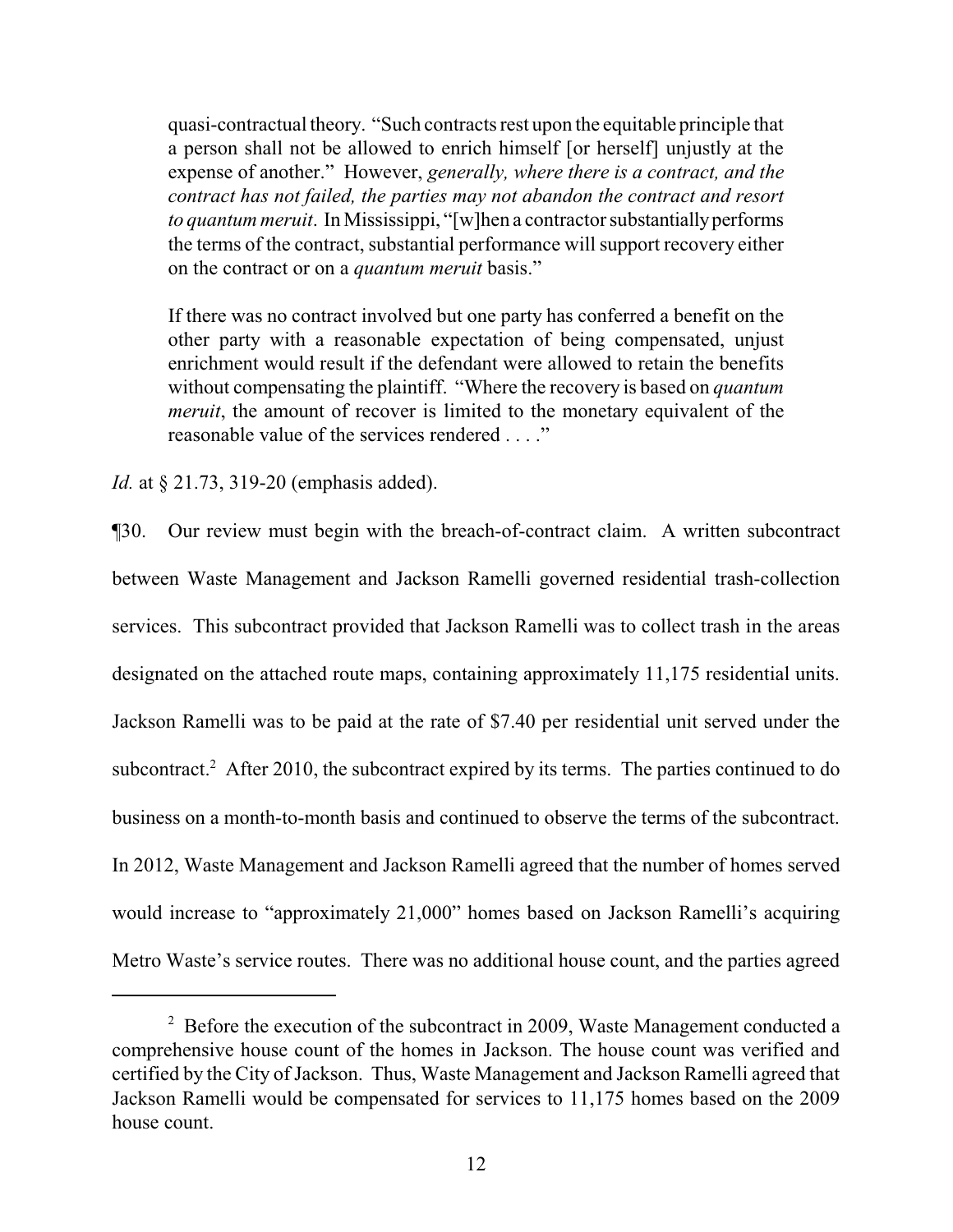to this number.

¶31. At trial, no evidence was presented that Waste Management ever agreed to pay or was obligated to pay Jackson Ramelli for trash-collection services to any further additional homes. In fact, for the remainder of their business relationship, Jackson Ramelli invoiced Waste Management for services to approximately 21,000 homes, and Waste Management paid the invoices in full.

¶32. The Court of Appeals ruled that Jackson Ramelli's breach-of-contract claim failed because "it is not supported by any written agreement, any invoices submitted by Jackson Ramelli to Waste Management, or any course of dealings between the parties indicating a 'mutual assent' to this additional compensation or to contract for such." *Waste Mgmt. of Miss.*, 2019 WL 3562093, at \*6. The breach-of-contract claim was based on the alleged nonpayment for trash-collection services to extra homes. Jackson Ramelli claimed that it was owed an additional payment for each residential unit served over 21,000. The damages for the breach-of-contract claim could be easily calculated. It is clear that there was a legal remedy available to Jackson Ramelli on the breach-of-contract claim, i.e., monetary damages. The Court of Appeals decision is not challenged here so we must accept that the breach-ofcontract claim failed as a matter of law.

¶33. Thus, we turn to the equitable remedy of quantum meruit. "Quantum meruit recovery is a contract remedy which may be premised either on express or 'implied' contract, and a prerequisite to establishing grounds for quantum meruit recovery is claimant's reasonable expectation of compensation." *Tupelo Redevelopment Agency v. Gray Corp.*, 972 So. 2d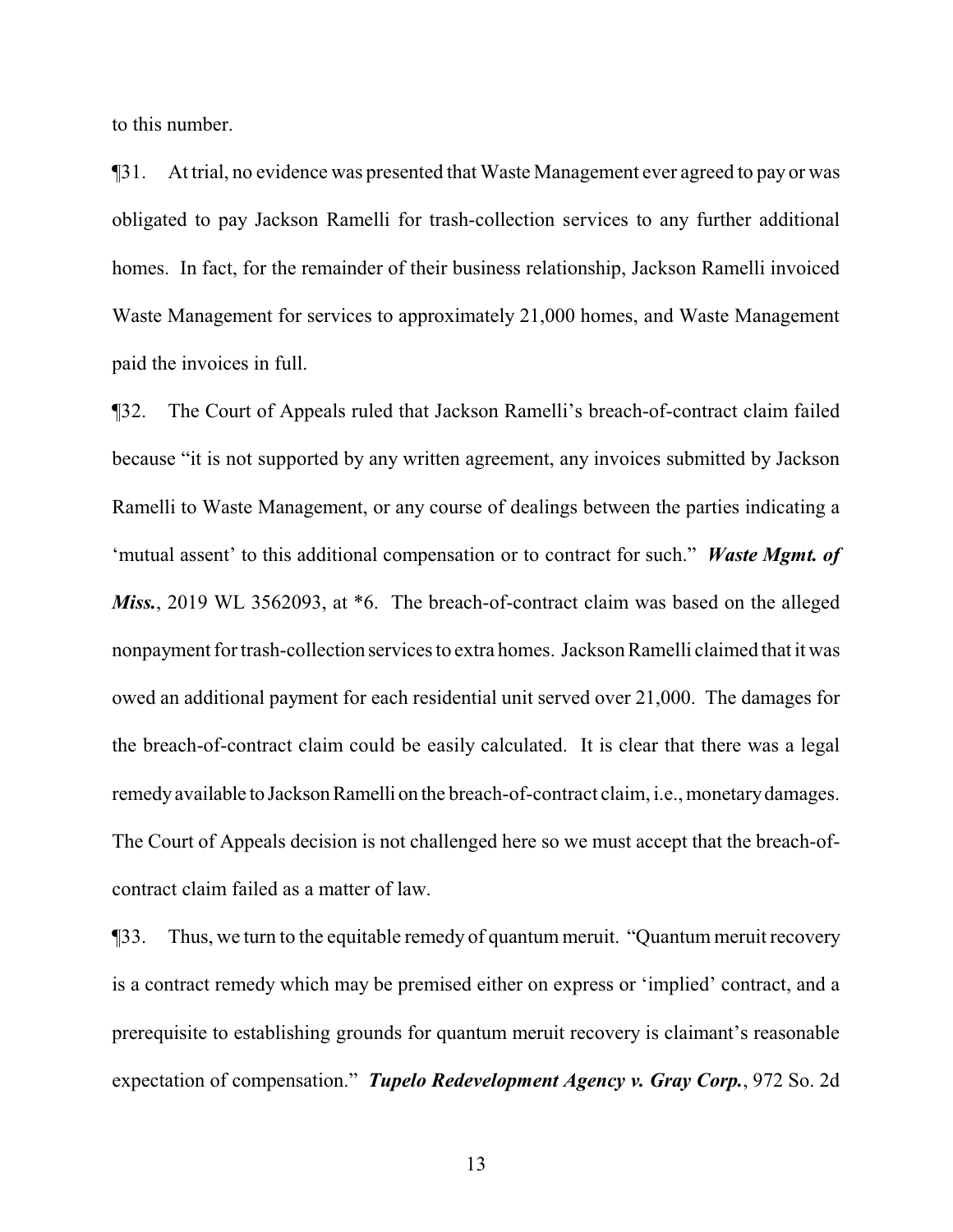495, 514 (Miss. 2007) (emphasis omitted) (internal quotation marks omitted) (quoting

*Phillips v. Jurotich (In re Estate of Fitzner)*, 881 So. 2d 164, 173 (Miss. 2003)). This Court

## in *Tupelo Redevelopment Agency* held:

The essential elements of recovery under a *quantum meruit* claim are: "(1) valuable services were rendered or materials furnished; (2) for the person sought to be charged; (3) which services and materials were accepted by the person sought to be charged, used and enjoyed by him; and (4) under such circumstances as reasonablynotified person sought to be charged *that plaintiff, in performing such services, was expected to be paid by person sought to be charged.*"

Therefore, *the doctrine of quantum meruit is applicable in today's case, if the jury reasonably believed that Ragland performed additional work not contemplated by its oral contract with Gray, and that Gray accepted Ragland's services and understood that Ragland desired to be compensated for said services*. As discussed infra, Ragland performed additional work at Gray's command which was not contemplated by the contract, and Ragland is pursuing its claim for quantum meruit to recover for those services.

*Tupelo Redevelopment Agency*, 972 So. 2d at 514-15 (second and third emphasis added)

(citations omitted). Essential to the ruling in *Tupelo Redevelopment Agency* was that a quantum meruit claimwas available only if there was "additional work *not contemplated* by" the contract. Here, the original subcontract provided that Jackson Ramelli was to be paid at the rate of \$7.40 per residential unit served. But this subcontract expired on September 30, 2010. The subcontract did not provide for renewal or extension, and the parties' relationship continued on a month-to-month basis. Each month, Jackson Ramelli submitted an invoice, and Waste Management paid it.

¶34. In 2015, after five years of this month-to-month relationship, Jackson Ramelli requested additional compensation for alleged increases in CPI adjustments and houses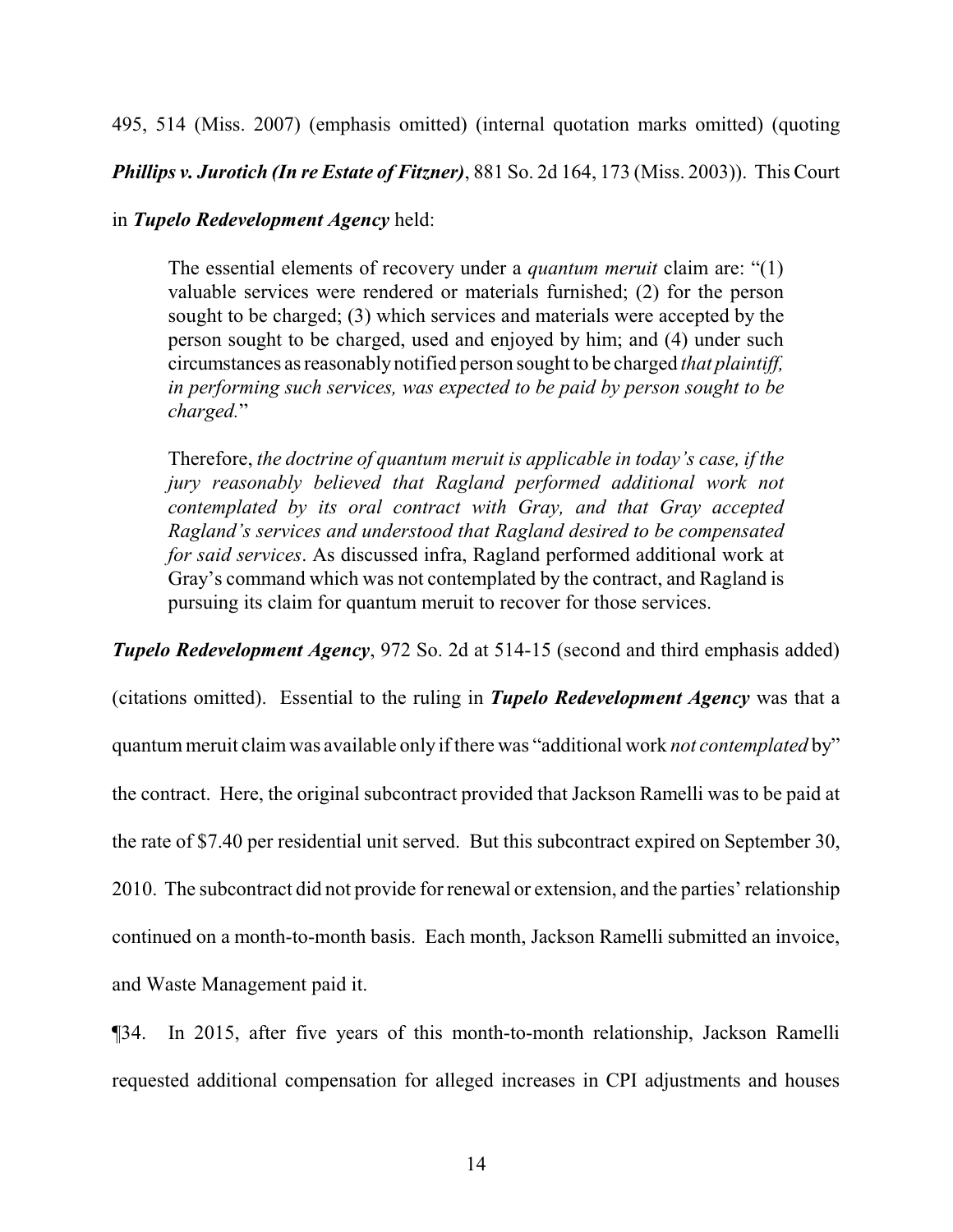serviced. But the record shows that Waste Management never agreed to pay Jackson Ramelli additional compensation for CPI increases or for an increase in houses that Jackson Ramelli claimed to service.

¶35. Jackson Ramelli submitted regular monthly invoices to Waste Management. From January 2009 through June 2010, Jackson Ramelli invoiced Waste Management for the amount of \$86,144.46. From July 2010 through November 2011, the invoice amount increased to \$93,660.60. For December 2011, there were two invoices, one for \$96,470.42 and one for \$5,619.64. From January 2012 through February 2015, the invoice increased to \$165,823.10. Each invoice stated that it was for "Residential Garbage Collection Service" for that particular month. Waste Management paid these invoices until March 2015, and Jackson Ramelli accepted payment and continued to provide service. Not one invoice included a house count or a request for payment for any additional houses serviced. Instead, each invoice was for "Residential Garbage Collection Service" for an agreed upon amount. ¶36. On the issue of additional compensation for the alleged additional houses serviced, Robert Ramelli testified that he did not send any invoices for additional houses without an agreed-on house count because he believed Waste Management would dispute the amount, and he could not afford to keep doing the work and not get paid. Specifically, Ramelli testified as follows:

- Q. Mr. Ramelli. Is it correct that you continued to invoice Waste Management for 21,215; is that correct?
- A. Yes, ma'am.
- Q. You never increased your invoices to reflect the house count that Ms.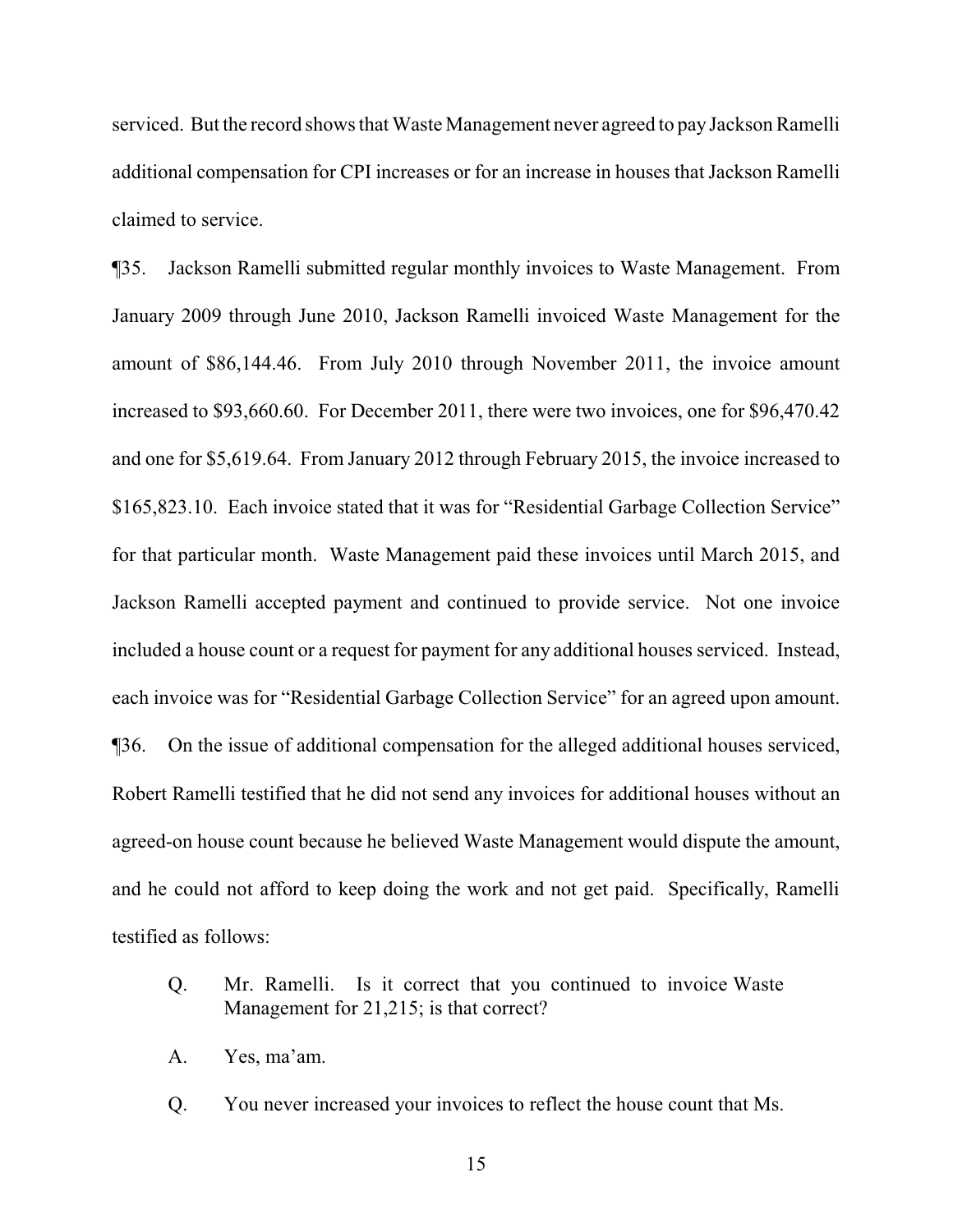Robinson talked about of 23,721 houses?

- A. No ma'am. We wanted to do a joint house count to make sure we had the right numbers with Waste Management.
- Q. And did you accept payment fromWaste Management for *those 21,000 houses*?
- A. Yes, ma'am, I did.
- Q. Why?
- A. Because *that's what they told me that they thought I was picking up*, and that the contract said that it had to be an undisputed invoice. And I couldn't afford to keep doing the work and not getting paid. If I would have sent them an invoice for more houses, *they would have disputed it and not paid me.*

(Emphasis added.) Jackson Ramelli's invoices and Ramelli's testimony established that there was no agreement by Waste Management to pay Jackson Ramelli for any additional houses. Moreover, his testimony established that there was no reasonable expectation that Waste Management would pay for any additional houses but instead would pay the agreed-upon amount included in each monthly invoice.

¶37. In support of its quantum meruit claim, specifically, that it had a reasonable expectation of additional compensation, Jackson Ramelli relies on various correspondence with Waste Management. But this correspondence established that Waste Management never agreed to Jackson Ramelli's requests for additional compensation and never provided any reasonable expectation for additional compensation.

¶38. For example, in a July 2014 email to Waste Management's representative Jim Funderburg, RKC owner David Starks stated that he had noticed that Jackson Ramelli had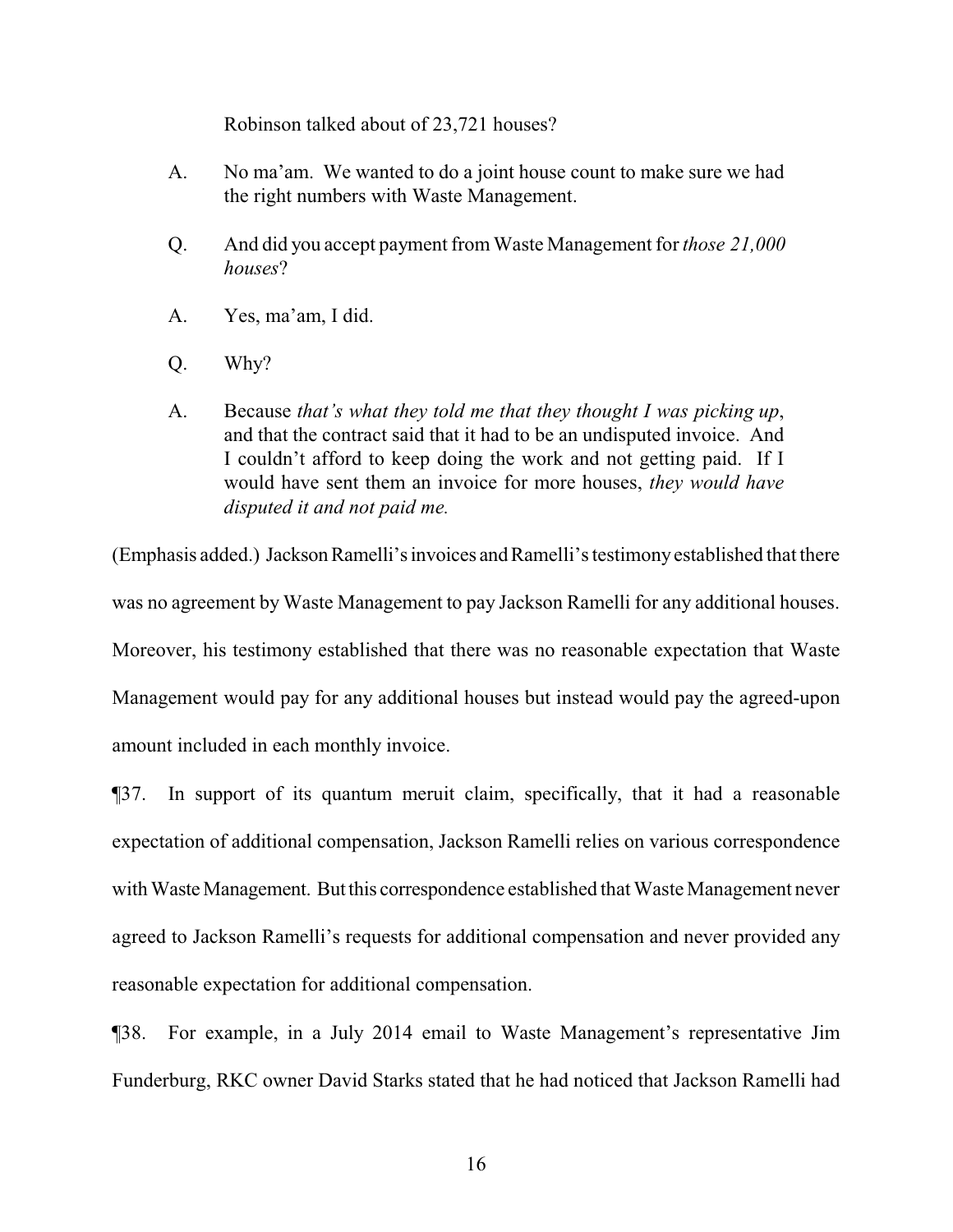not received its CPI increase. Funderburg responded that Waste Management "did not get a CPI" from the City.<sup>3</sup> Starks clearly understood that Funderburg had denied his request because Starks replied, "Ugh!"

¶39. Additionally, in an October 2014 letter to Funderburg, Robert Ramelli advised that he believed that Jackson Ramelli was servicing approximately five thousand additional houses for which Jackson Ramelli was not being paid. Ramelli requested both a new "house count" and an "increase in per household compensation." Notably, Ramelli stated that Jackson Ramelli was "currently working at a deficit and may find it necessary to withdraw [its] services should [it] fail to reach an amicable agreement."

¶40. Ramelli acknowledged at trial that Funderburg verbally rejected his request for an increase in per household compensation. Specifically, Funderburg responded to Ramelli by letter dated October 27, 2014:

Waste Management is agreeable to a joint house count verifying the number of homes currently serviced by Jackson Ramelli . . . . We will also invite the City to participate since a potential increase or decrease in the number of homes will need to be agreed upon by the City in order for us to be paid for any additional homes or credit due to reduction.

I also suggest we postpone any discussion of an increase in your compensation until after the house count is completed. In order to increase Ramelli's compensation, Waste Management would need to receive a corresponding increase from the City.

¶41. In response to Funderburg's letter, Starks stated in an email that Funderburg's "proposal [wa]s an excellent idea" and that he and Mr. Ramelli both agreed with the letter

<sup>&</sup>lt;sup>3</sup> Funderburg explained at trial that Waste Management could not grant Jackson Ramelli a CPI increase because Waste Management had not received a CPI increase under its contract with the City.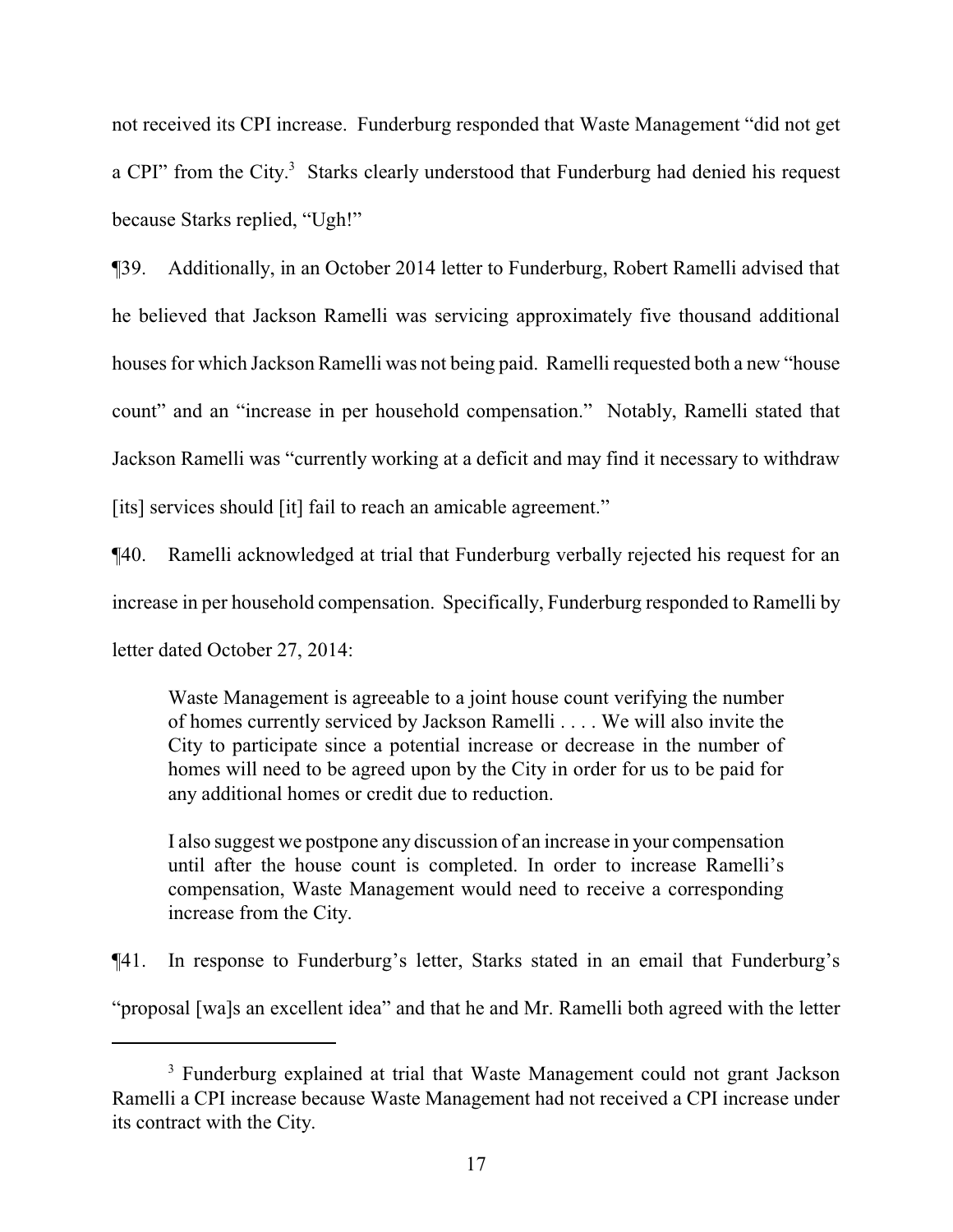"in its' [sic] entirety." But as the Court of Appeals acknowledged,

although Funderburg . . . indicate[d] he was agreeable to a joint house count, the record reflects that one never took place. As the record also reflects, Jackson Ramelli . . . submit[ted] two unilateral house counts to Waste Management (the 2014 and 2016 house counts), but . . . Starks acknowledged that the 2014 count "may be inaccurate." He also testified that Funderburg 'didn't agree with [the] numbers' and insisted that the "math was off." Regarding the 2016 house count, the record reflects that it was conducted after Jackson Ramelli filed its lawsuit against Waste Management and that it was not presented to Waste Management before the lawsuit commenced. In short, neither of these house counts establishes that Waste Management agreed to or was contractually obligated to provide any additional payment to Jackson Ramelli.

*Waste Mgmt. of Miss.*, 2019 WL 3562093, at \*9.

¶42. The correspondence cited by Jackson Ramelli does not support its quantum meruit claim. Indeed, there is nothing in the correspondence to support a "reasonable expectation" of additional compensation. Instead, the correspondence demonstrates Jackson Ramelli's clear understanding that Waste Management had not agreed to and did not agree to additional compensation. Despite this understanding, the record shows that Jackson Ramelli continued to provide service and to submit invoices based on the original house count and without any CPI increases for years after 2011. "Given that Waste Management consistently refused to agree to any increase in compensation, Jackson Ramelli could not have had any 'reasonable expectation' of additional compensation for its services. Until Waste Management *actually* agreed to an increase, no such expectation would have been reasonable." *Id.* at \*16 (J. Wilson, P.J., concurring in part and dissenting in part).

¶43. While Jackson Ramelli acknowledges that a prerequisite for a quantum meruit claim is a "reasonable expectation of compensation," it argues that the elements of quantum meruit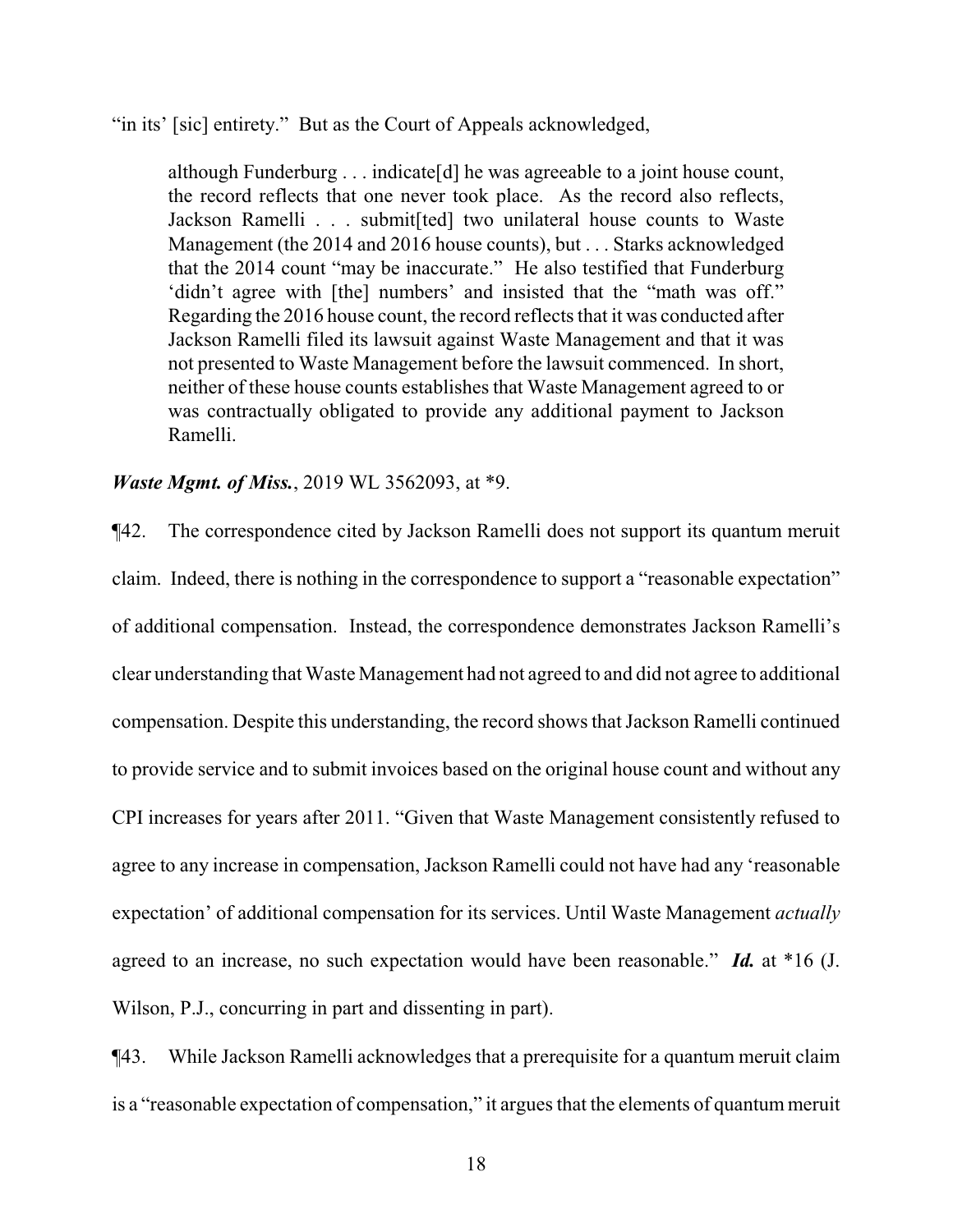do not include an "agreement." Jackson Ramelli asserts that a "'reasonable expectation of compensation' evaluates the expectations of one party rather than the existence of 'an agreement' between two parties." In support, Jackson Ramelli relies on *Tupelo Redevelopment Agency*, in which this Court found that "the doctrine of *quantum meruit* is applicable . . . if the jury reasonably believed that Ragland performed additional work not contemplated by its oral contract with Gray, and that Gray accepted Ragland's services and understood that Ragland desired to be compensated for said services." *Tupelo Redevelopment Agency*, 972 So. 2d at 515. Here, Waste Management's payment to Jackson Ramelli clearly contemplated the payment based on the established and agreed-upon house count and not for any other amount or additional house count.

¶44. But even assuming Jackson Ramelli performed additional work, there is no record evidence that Waste Management "accepted [Jackson Ramelli]'s services and understood that [Jackson Ramelli] desired to be compensated for said services." *Id.* Again, as Mr. Ramelli's trial testimony shows, Jackson Ramelli only invoiced Waste Management for the 21,000 houses because "that's what . . . [Waste Management] thought [Jackson Ramelli] was picking up." Waste Management accepted the services regarding the 21,000 houses as invoiced and compensated Jackson Ramelli for the services. While Jackson Ramelli claimed that it was servicing additional houses and voiced a desire to do a house count to confirm the number of houses serviced, no house count was ever done. Thus, there was no confirmation ofthe alleged additional houses serviced; moreover, there was no understanding that Jackson Ramelli was to be compensated for those alleged additional services.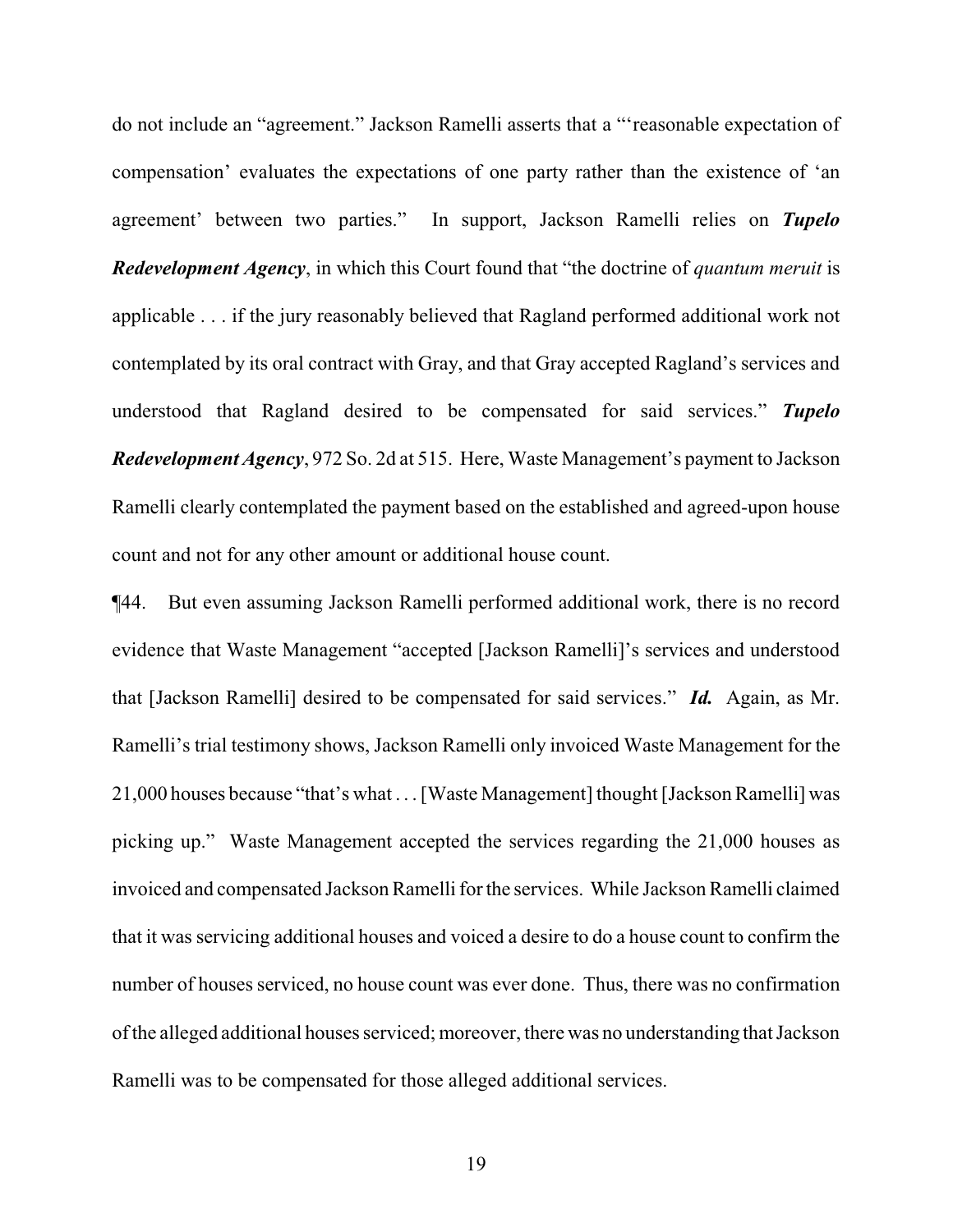¶45. The dissent concludes that "Jackson Ramelli showed sufficiently that it performed a valuable service at Waste Management's request, that Waste Management accepted that service, and that Jackson Ramelli had a reasonable expectation of payment for that service and reasonably notified Waste Management that it expected to be paid for it." Diss. Op. ¶ 13. Yet throughout their business relationship, Jackson Ramelli invoiced Waste Management for services at a specific agreed upon dollar amount, not on a per-household amount. Waste Management paid, and Jackson Ramelli accepted payment of this agreed-upon dollar amount for the "Residential Garbage Collection Services."

¶46. Despite the dissent's conclusion that Jackson Ramelli had a reasonable expectation for payment for additional houses, there is simply no evidence that Jackson Ramelli ever invoiced Waste Management to pay such amount. Jackson Ramelli's invoices could have requested payment on a per-house basis at a different amount each month based on its actual house count and included such request for additional compensation in the monthly invoice. It did not.

¶47. Instead, Jackson Ramelli requested payment each month from Waste Management through an invoice it prepared and used to request payment for its services rendered. Each and every invoice stated an "amount due" for that month's "Residential Garbage Collection Service." Jim Funderburg testified:

- Q. And what was the total amount of money that was paid by Waste Management to the Ramelli Group from January of 2010 through February 20th of 2015?
- A. \$8,598,609.28.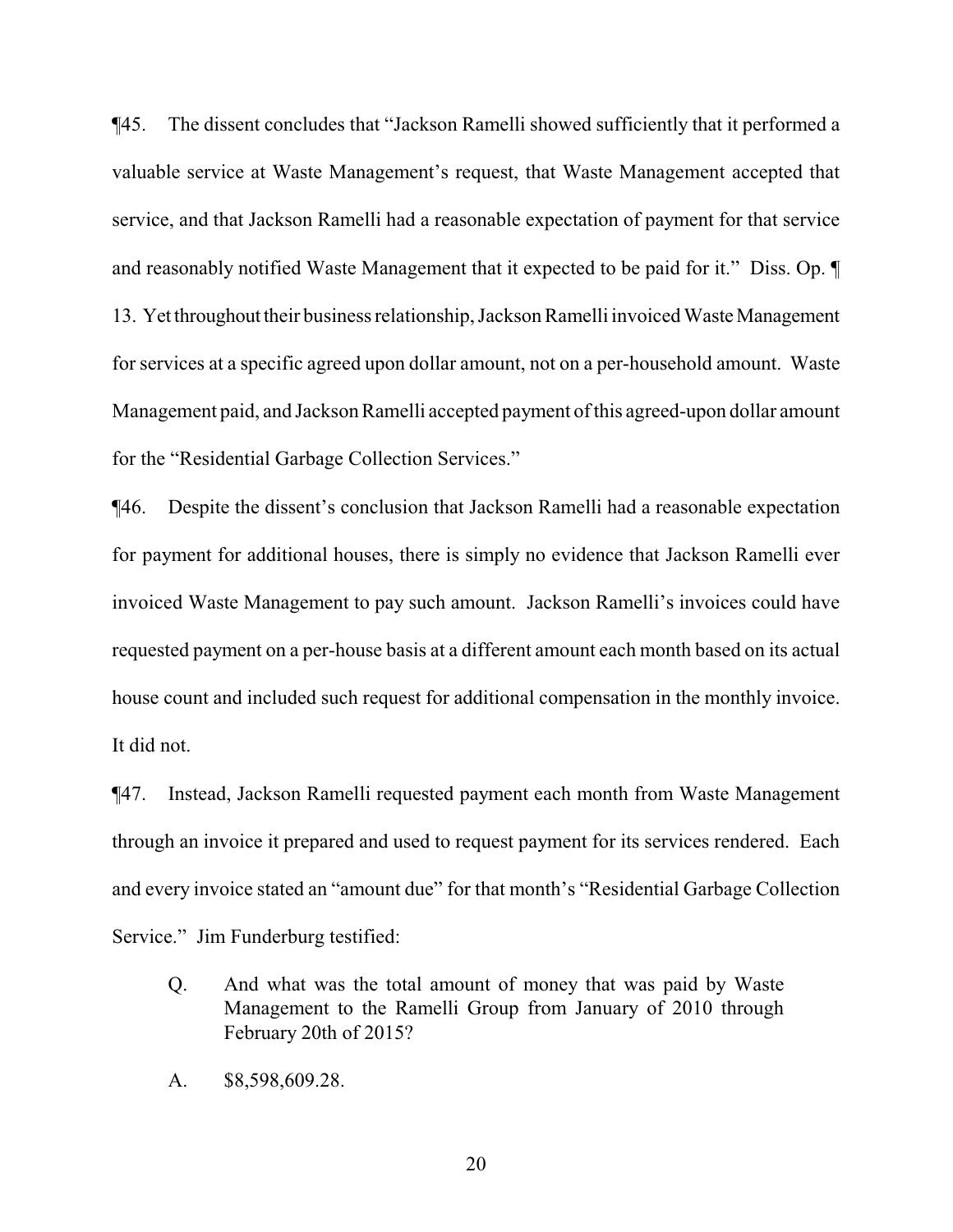- Q. During the time that Waste Management had its business relationship with Jackson Ramelli, was invoicing the onlymechanism by which you knew what to pay and what they were requesting in payment?
- A. Yes. . . . Yes, ma'am, that was it. They'd submit an invoice, and we'd pay it. That was the only mechanism that money changed hands.

. . . .

- Q. Was there ever a time during the business relationship between Waste Management and Jackson Ramelli that you did not approve an invoice that was submitted?
- A. No.
- ¶48. As Judge Wilson correctly noted in his separate opinion,

With respect to Jackson Ramelli's quantum meruit claim, the relevant facts are not complicated: Jackson Ramelli asked for payincreases, Waste Management refused, and Jackson Ramelli then continued to provide services without any increase in pay. Jackson Ramelli expressed its opinion that it was being under-compensated, and it asked for more money. But Waste Management did not share that opinion, and it never agreed to any additional compensation. Under these circumstances, Jackson Ramelli could not have had any "reasonable expectation" of additional compensation.

*Waste Mgmt. of Miss.*, 2019 WL 3562093, at \*17 (J. Wilson, P.J., concurring in part and

dissenting in part). We agree and find that Jackson Ramelli's quantum meruit claim is without merit.

## **CONCLUSION**

¶49. Because Jackson Ramelli failed to prove the necessary elements of quantum meruit, the trial court erred by denying Waste Management's motions for a directed verdict and a JNOV on the quantum meruit claim. Likewise, the Court of Appeals erred by remanding the claim for a new trial. Jackson Ramelli's quantum meruit claim is reversed and rendered, and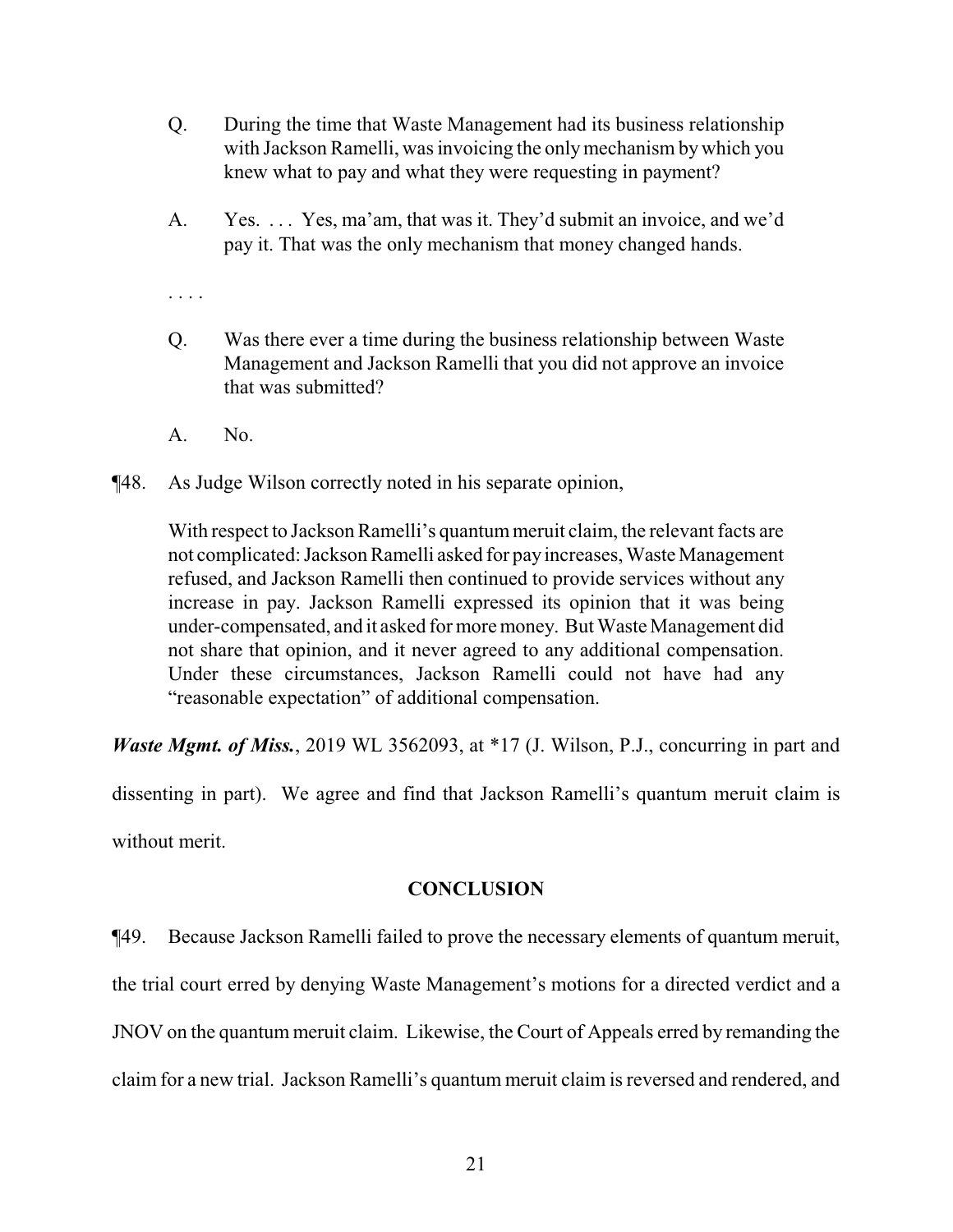we enter a final judgment in favor of Waste Management.

### ¶50. **REVERSED AND RENDERED.**

# **RANDOLPH, C.J., COLEMAN, MAXWELL, BEAM, CHAMBERLIN AND ISHEE, JJ., CONCUR. KITCHENS, P.J., DISSENTS WITH SEPARATE WRITTEN OPINION JOINED BY KING, P.J.**

## **KITCHENS, PRESIDING JUSTICE, DISSENTING:**

¶51. I respectfully dissent. The trash never takes itself out. A rational jury could find that Jackson Ramelli Waste LLC had a reasonable expectation of being paid by Waste Management of Mississippi Inc. for each and every house from which it collected garbage. Because the evidence was sufficient to support a verdict for Jackson Ramelli on its *quantum meruit* claim, I would affirm the Court of Appeals' decision to reverse and remand for additional discovery and for a new trial on that claim.

¶52. My colleagues in the majority find that Waste Management was entitled to a directed verdict or judgment notwithstanding the verdict (JNOV) on its *quantummeruit* claimbecause they conclude that the evidence was insufficient to support a jury verdict on that claim. "This Court has held that it would apply the same standard to a [JNOV] motion as to a motion for directed verdict made at the close of all the evidence." *Henson v. Roberts*, 679 So. 2d 1041, 1044 (Miss. 1996) (citing *James v. Mabus*, 574 So. 2d 596, 600 (Miss. 1990)). Both motions attack the sufficiency of the evidence, and "the critical inquiry is whether the evidence is of such quality that reasonable and fairminded jurors in the exercise of fair and impartial judgment might reach different conclusions." *Poole ex rel. Wrongful Death Beneficiaries of Poole v. Avara*, 908 So. 2d 716, 726 (Miss. 2005) (citing *Jesco, Inc. v. Whitehead*, 451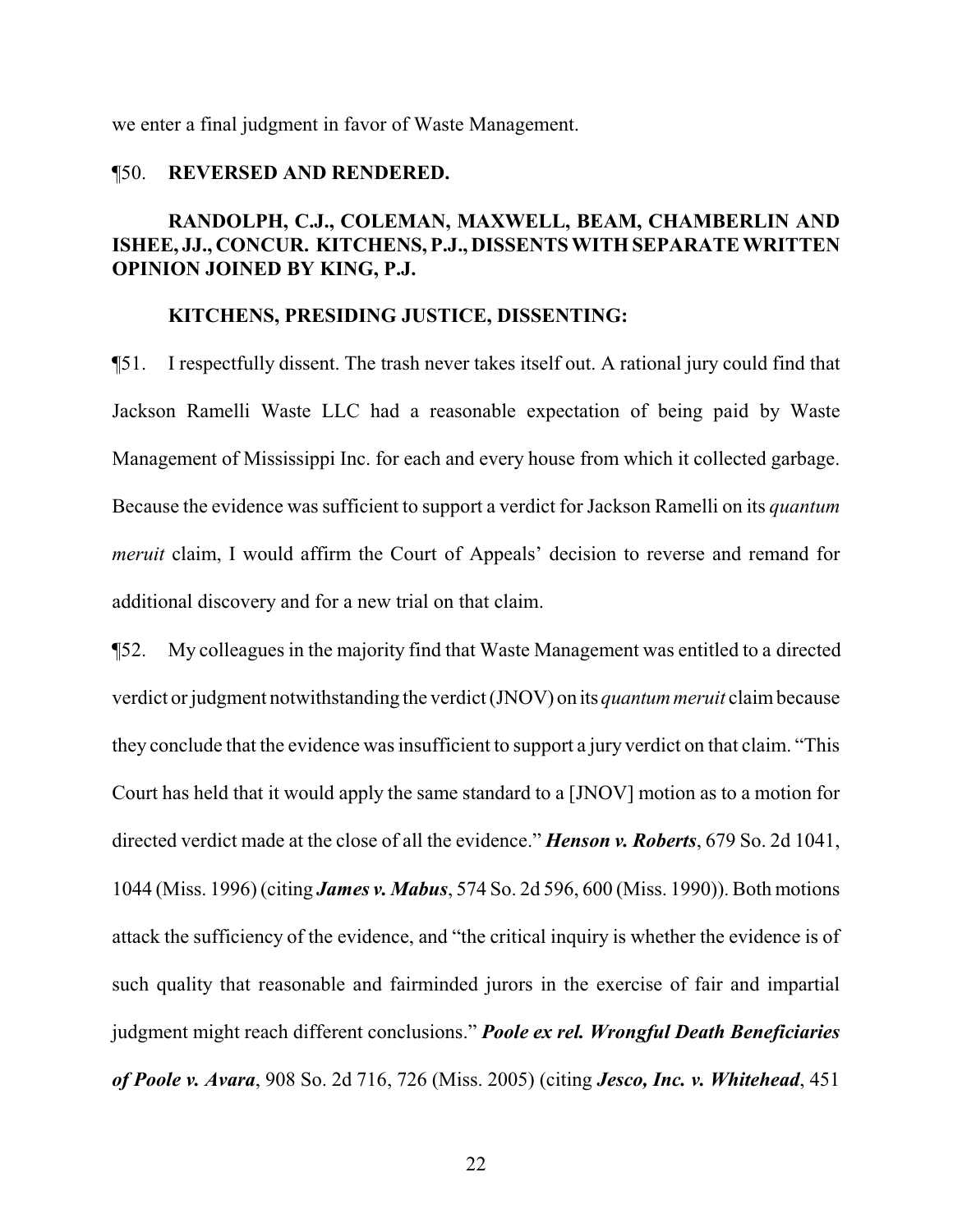So. 2d 706, 713-14 (Miss. 1984) (Robertson, J., specially concurring)). We "will consider the evidence in the light most favorable to the appellee, giving that party the benefit of all favorable inference[s] that may be reasonably drawn from the evidence." *Spotlite Skating Rink, Inc. v. Barnes ex rel. Barnes*, 988 So. 2d 364, 368 (Miss. 2008) (internal quotation mark omitted) (quoting *Ala. Great S. R.R. Co. v. Lee*, 826 So. 2d 1232, 1235 (Miss. 2002)). ¶53. *Quantum meruit* recovery is not dependent on an express contract but may be based on an implied contract. *Estate of Johnson v. Adkins*, 513 So. 2d 922, 926 (Miss. 1987). The claimant must show a reasonable expectation of compensation. *Id.* I find that the majority's analysis confuses *quantum meruit* with unjust enrichment. <sup>4</sup> This Court has explained that *quantum meruit* is a contract remedy that may be based on an express contract or on an implied contract. *Estate of Johnson*, 513 So. 2d at 926. Recovery in *quantum meruit* is "the reasonable value ofthe materials or services rendered." *Id.*(citing *Kalavros v. Deposit Guar. Bank & Tr. Co.*, 248 Miss. 107, 158 So. 2d 740 (1963)). For *quantum meruit*, "[w]here there is a promise, either express or implied, to pay for services rendered, and the amount of the compensation is not agreed upon, the law will imply an obligation to pay on a quantum meruit." *Wiltz v. Huff*, 264 So. 2d 808, 811 (Miss. 1972) (quoting *Hickman v. Slough*, 187 Miss. 525, 193 So. 443 (1940)). On the other hand, "[u]njust enrichment is an equitable remedy closely associated with 'implied contracts' and trusts." *Estate of Johnson*, 513 So. 2d at 926. Unjust enrichment applies when no legal contract exists, "but where the person sought to be charged is in possession of money or property which in good conscience and

<sup>&</sup>lt;sup>4</sup> With respect, the *Encyclopedia of Mississippi Law* cited by the majority is secondary authority and is not authoritative or binding on this Court.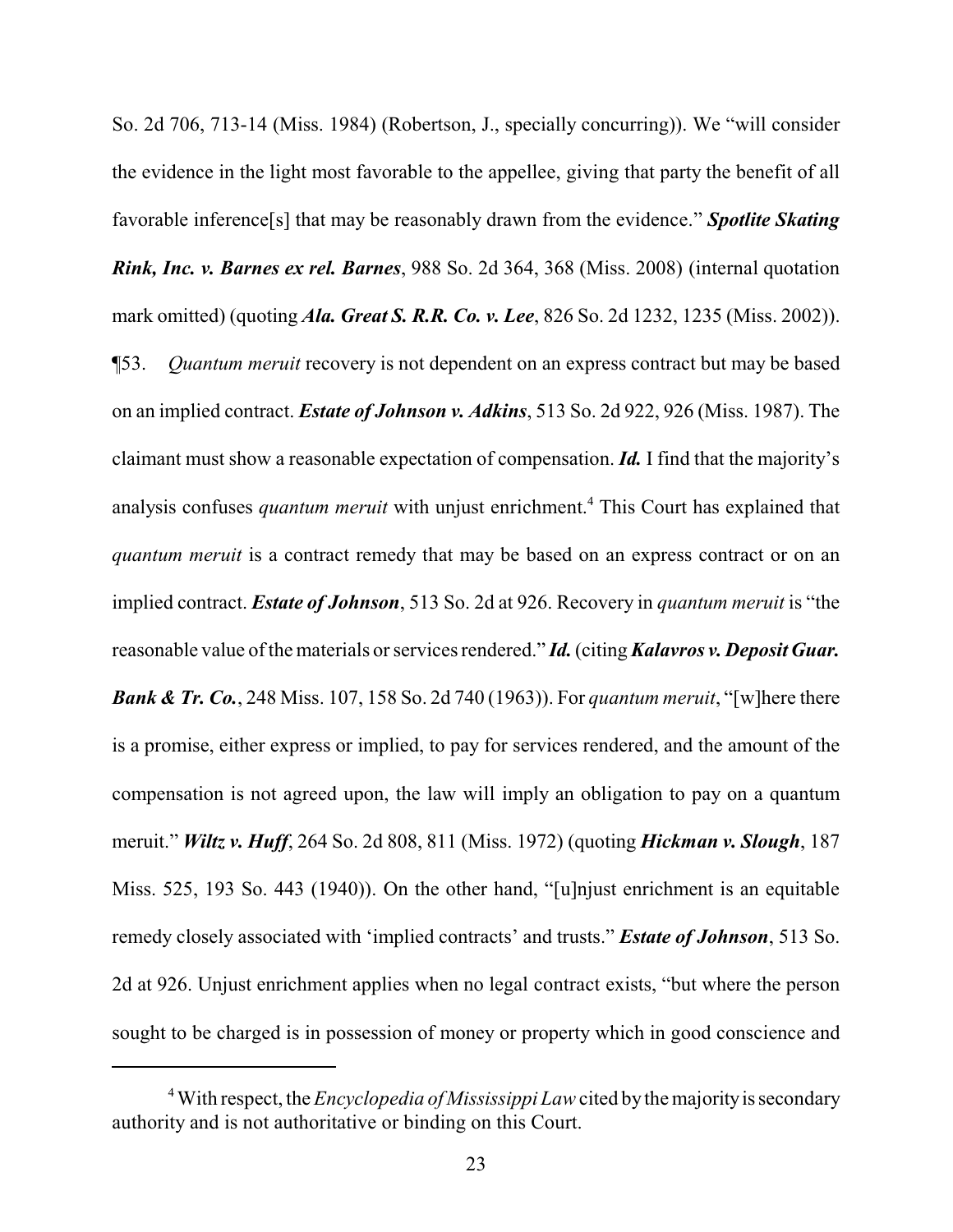justice he should not retain but should deliver to another . . . ." *Id.* (quoting *Hans v. Hans*, 482 So. 2d 1117, 1122 (Miss. 1986)). Unjust enrichment is not a claim in this case; *quantum meruit* is.

¶54. The elements of a *quantum meruit* claim are:

(1) valuable services were rendered or materials furnished; (2) for the person sought to be charged; (3) which services and materials were accepted by the person sought to be charged, used and enjoyed by him; and (4) under such circumstances as reasonablynotified person sought to be charged that plaintiff, in performing such services, was expected to be paid by person sought to be charged.

*Tupelo Redevelopment Agency v. Gray Corp.*, 972 So. 2d 495, 514-15 (Miss. 2007) (internal quotation mark omitted) (citing *Phillips v. Jurotich (In re Estate of Fitzner)*, 881 So. 2d 164, 173-74 (Miss. 2003)). In *Tupelo*, the Court held that *quantum meruit* would apply "if the jury reasonably believed that Ragland performed additional work not contemplated by its oral contract with Gray, and that Gray accepted Ragland's services and understood that Ragland desired to be compensated for said services." *Tupelo*, 972 So. 2d at 515.

¶55. Considering the evidence and all reasonable inferences in the light most favorable to Jackson Ramelli, the evidence was sufficient to create a jury question on each and every element of *quantum meruit*. The City of Jackson contracted with Waste Management for garbage pickup for which it paid Waste Management on a per-house basis. Waste Management subcontracted a portion of its trash collection contract to Jackson Ramelli which, in turn, subcontracted the work to RKC, LLC. The contract between Waste Management and Jackson Ramelli that expired on September 30, 2010, provided for Jackson Ramelli to be compensated per house. Jackson Ramelli presented evidence that fromthe time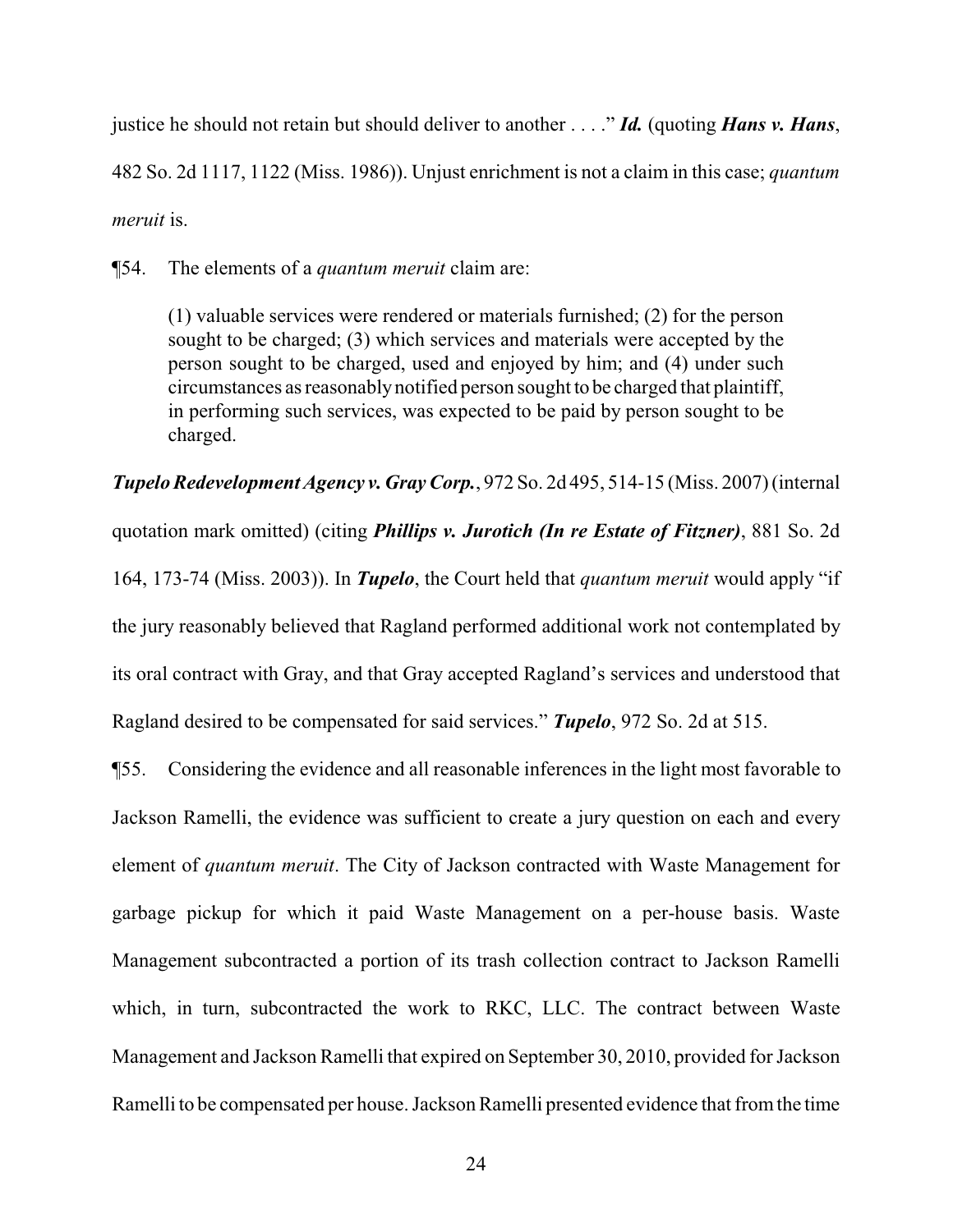the contract expired through February 2015, it had rendered valuable services by picking up garbage at each house situated on the routes assigned by Waste Management.

¶56. The record is replete with evidence that Waste Management accepted, used, and enjoyed those services. James Funderburg, a senior district manager with Waste Management, testified that, although he had fielded some customer complaints, overall Jackson Ramelli's services were sufficiently satisfactory that he approved for payment every invoice submitted by Jackson Ramelli until the parties' business relationship disintegrated in March 2015. RKC's route manager, Itoya Robinson, testified that Waste Management periodically assigned additional garbage collection routes to Jackson Ramelli. Robinson testified also that, during the relevant time period, new subdivisions had been constructed on the routes with the effect of adding numerous new houses to the assigned routes.

¶57. Jackson Ramelli presented evidence that it rendered its garbage collection services under such circumstances as reasonably notified Waste Management that Jackson Ramelli had a reasonable expectation of being paid for additional houses on the new routes and for new houses constructed on extant routes. In other words, Jackson Ramelli showed that it had a reasonable expectation of being paid for each and every house from which RKC, its subcontractor, had collected garbage. The contract in effect from November 1, 2009, through September 30, 2010, provided for Waste Management to pay Jackson Ramelli per house. This arrangement mirrored Waste Management's garbage collection contract with the City of Jackson, which provided likewise for payment per house. After the contract between Waste Management and Jackson Ramelli had expired, the parties continued the course of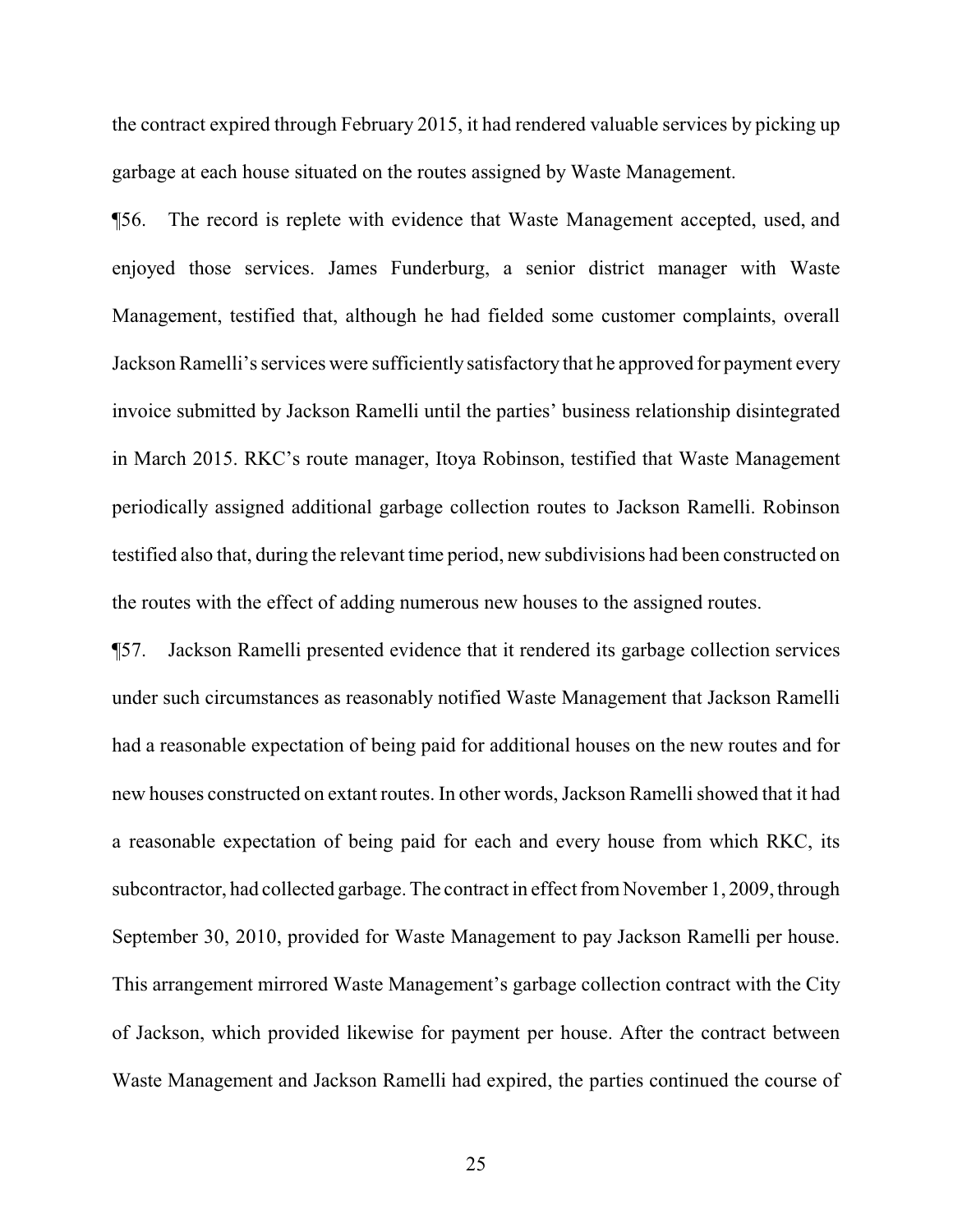conduct under which Jackson Ramelli was paid on a per-house basis. When Jackson Ramelli acquired the routes of another company, Metro Waste, Waste Management agreed that the number of houses being serviced had increased to approximately 21,000 homes, and it paid Jackson Ramelli accordingly.

¶58. Waste Management's witnesses did not dispute that the parties' understanding was that payment was on a per-house basis. Funderburg testified that his dispute was with the number of houses on Jackson Ramelli's routes. He testified that he thought the number of houses had decreased. But Robinson testified that, around 2012 or 2013, she noticed increased wear and tear on RKC's garbage trucks, increased fuel usage, increased tonnage of garbage collected, and increased time spent picking up garbage on each route beyond what was attributable to the number of verified houses on the routes. Robinson testified that she realized the number of houses on the routes had increased, necessitating a house count to determine the actual number of houses on the routes. She performed an informal house count that revealed a total of 23,920 houses, significantly more than the 21,205 houses that Waste Management had been paying for. Robinson testified that she told Waste Management that "our routes are growing." She maintained that, despite the additional houses and corresponding difficulties and expenses of servicing those houses, RKC always managed to get all the garbage collected.

¶59. David Starks, owner of RKC contracting, echoed Robinson's testimony about the increase in problems and expenses attributable to collecting garbage from additional houses. He testified that, each time he spoke with Funderburg, they discussed a house count and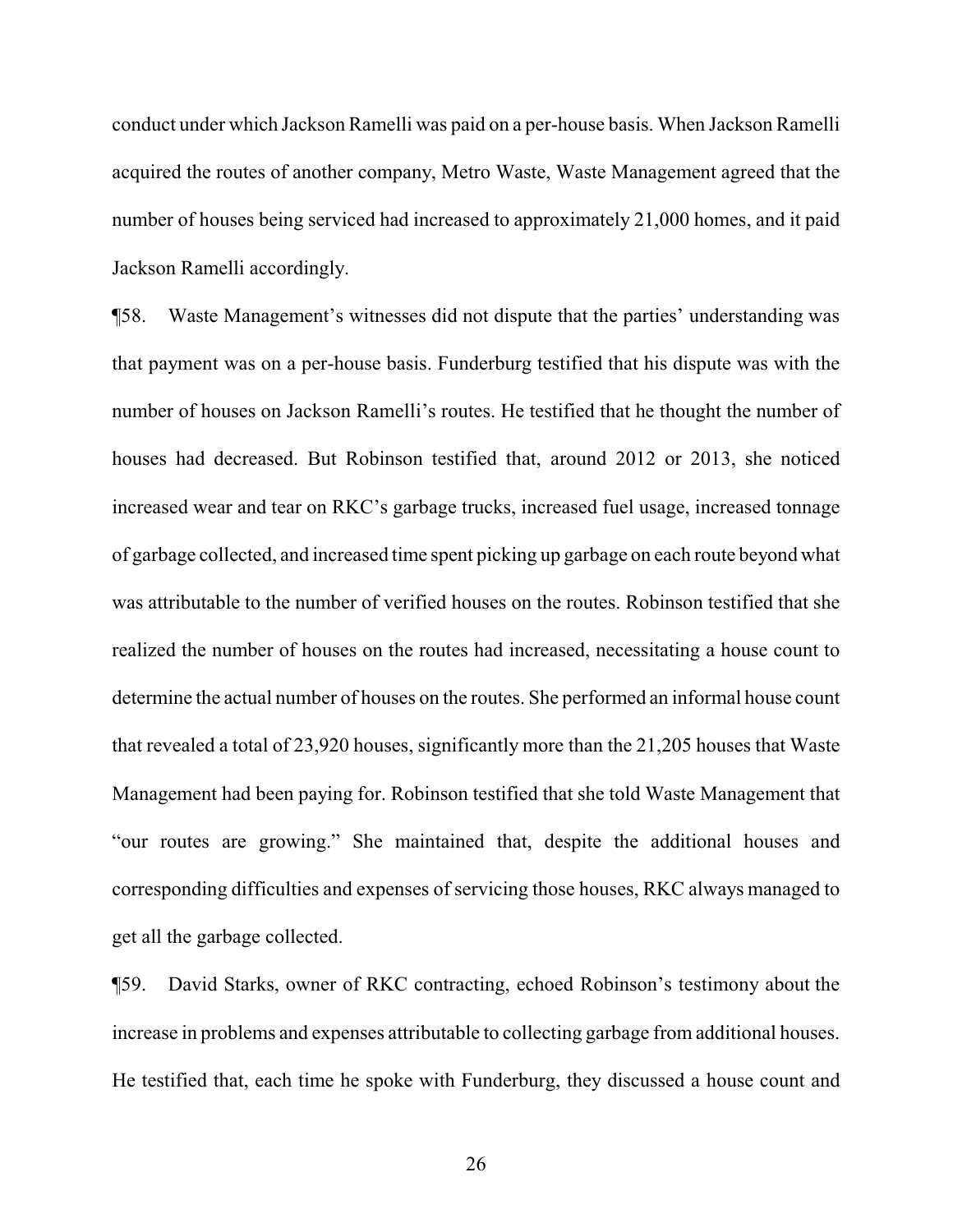Starks would say that he was ready to do a house count at any time. Starks also informed Jackson Ramelli that RKC was picking up trash from more houses than Jackson Ramelli was being paid for. Owner Robert Ramelli testified that he repeatedly communicated the need for a house count to Waste Management. According to Robert Ramelli, Waste Management routinely communicated that it was amenable to a house count, but he—Ramelli—thought that this was "smoke and mirror[s]" because no house count ever occurred. In October 2014, Robert Ramelli wrote to Funderburg formally requesting a house count to verify the actual number of houses being serviced.

¶60. Funderburg responded that Waste Management was "agreeable to a joint house count verifying the number of homes serviced by Jackson Ramelli." He said that Waste Management would invite the City to participate because Waste Management would need compensation from the City for any additional houses for which it was not being paid. Funderburg "suggest[ed] that we postpone any discussion of an increase in your compensation until after the house count is completed." Starks responded that he and Robert Ramelli agreed with the entirety of Funderburg's letter. Robert Ramelli testified that, in light of Waste Management's refusal to compensate Jackson Ramelli for additional houses until they were verified by a joint house count, it did not invoice Waste Management for any additional houses. He explained this was because he could not afford for Waste Management to dispute the bill.

¶61. This evidence, if believed by a jury, showed sufficiently that the dispute was over the number of houses on the routes, not over whether Jackson Ramelli would be compensated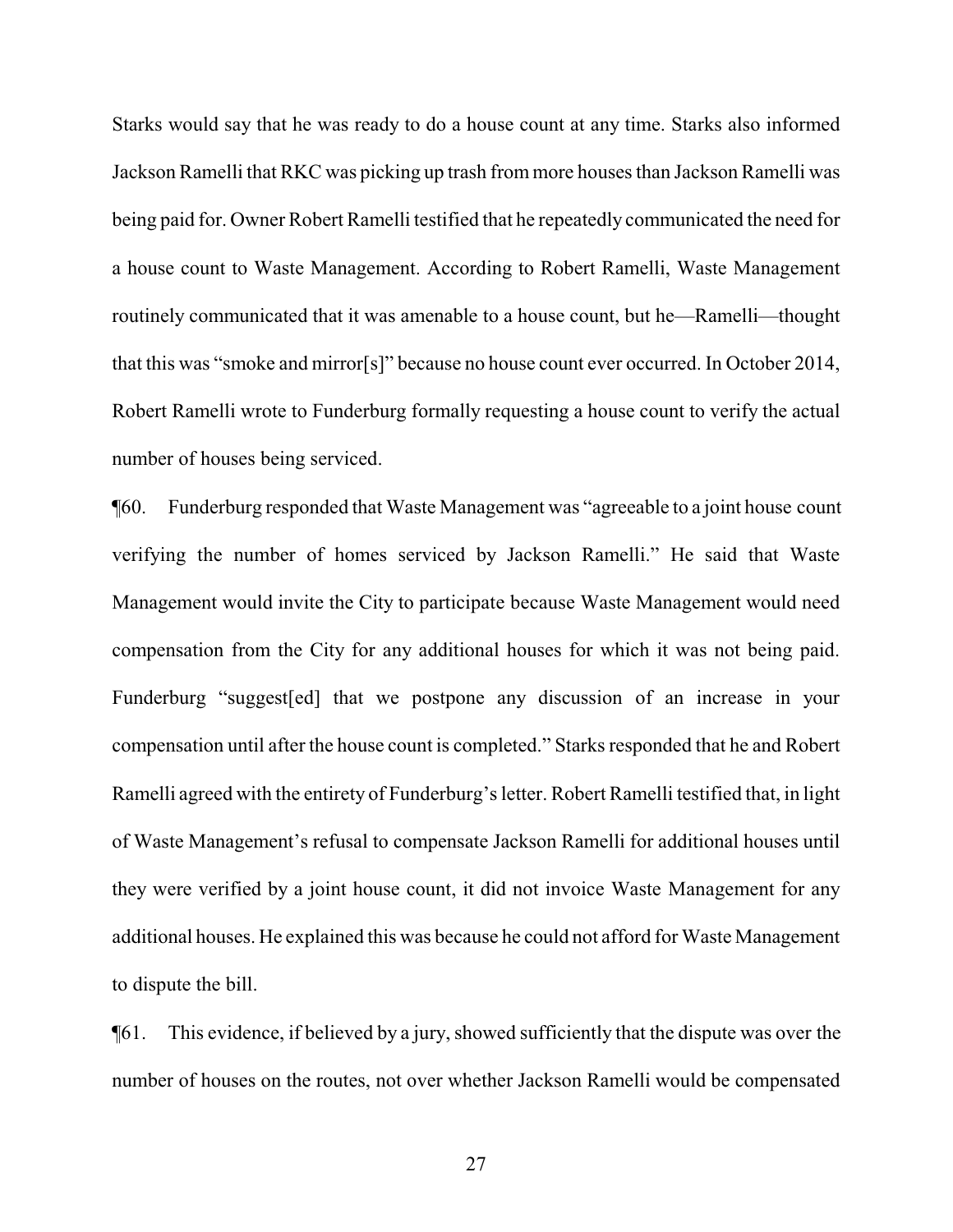or not compensated for each and every house from which it collected garbage. Reasonable jurors could find that Funderburg did not refuse to pay Jackson Ramelli for all houses serviced but rather that Funderburg and Jackson Ramelli disagreed about the number of houses that were being serviced. In fact, the whole point of a joint house count was to verify the correct number for payment purposes. Funderburg testified that, in his opinion, the number of houses along the routes had decreased, not increased, and a joint house count was necessary to resolve the parties' disagreement and to determine how many houses Jackson Ramelli actually was servicing. Funderburg never disputed that once that number was verified, Jackson Ramelli would be compensated accordingly. Viewed in the light most favorable to Jackson Ramelli, there was sufficient evidence from which reasonable jurors could conclude that it reasonably expected to be compensated for each and every house serviced. Conversely, the evidence showed sufficiently that the parties had no agreement or expectation that Jackson Ramelli would collect the garbage from additional houses free of charge.

¶62. The majority adopts the position of the dissent in the Court of Appeals that because Jackson Ramelli's invoices did not bill for additional houses and because the parties never reached an agreement on additional compensation, no reasonable jurycould find that Jackson Ramelli reasonably expected payment for each and every house from which it collected garbage. I would hold that the evidence was such that reasonable minds could differ. As explained above, there was sufficient evidence of a discussion for Waste Management to pay for every house serviced, but there was no agreement on the number of houses. A reasonable